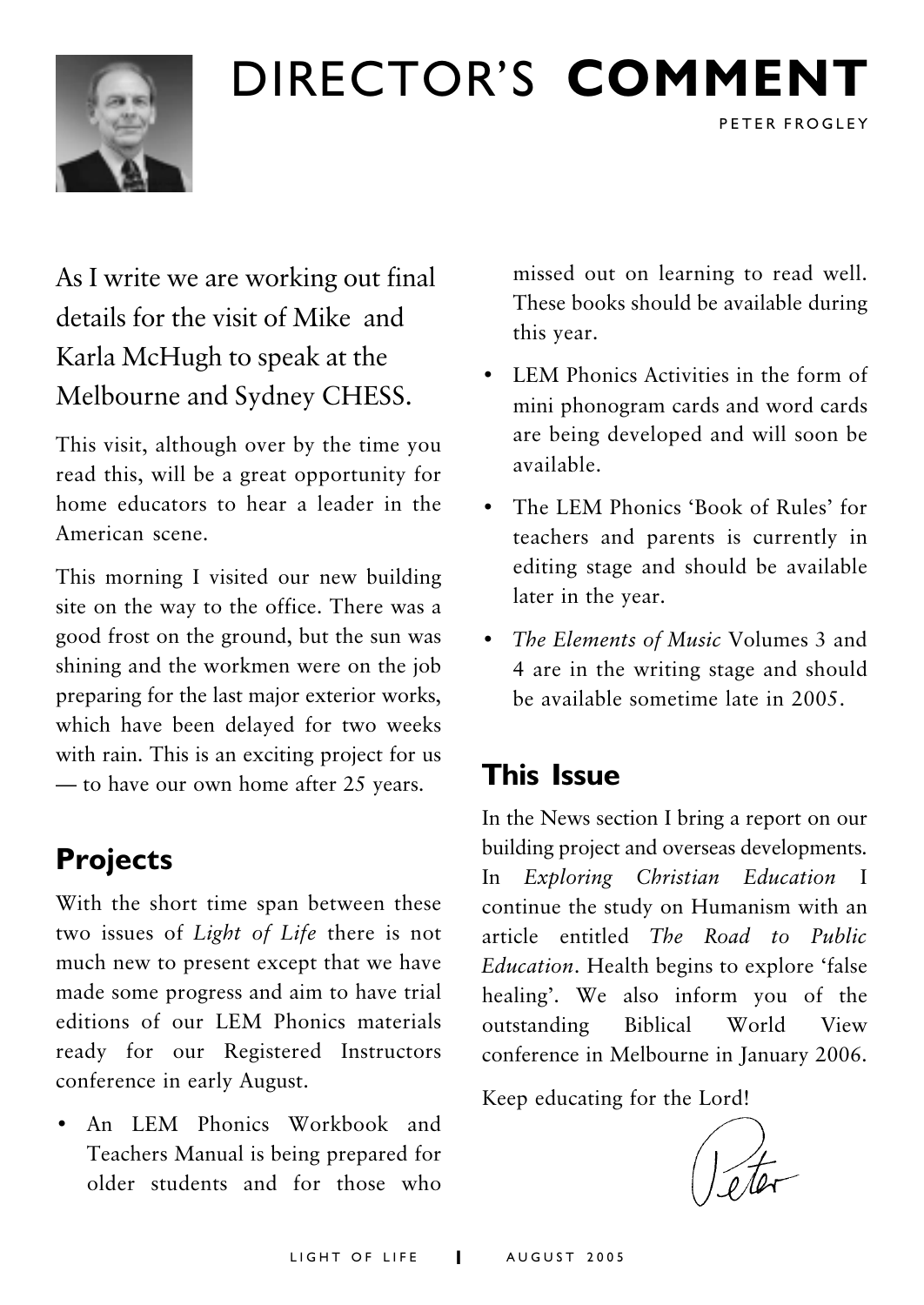

## **NEWS UPDATE**

### **CHESS 2005**

Most of the CHESS seminars for 2005 are now history and we trust blessed history for those who were able to attend. There are only the Perth and Brisbane CHESS seminars to go for 2005 and we are looking forward to those two trips.

If you are interested in hosting a CHESS in your area in 2006 please contact the LEM office

### **LEM Building Project**

Since our last Light of Life the building itself has been completed, but then it rained for two weeks and the exterior works have ground to a halt. It has now stopped raining and work has resumed, finishing up drains and preparing for the sealing of the car park.

The building looks very good and we can't wait to get into it now it is so close to finished. We are still hopeful of beginning the move by the end of July.

We have been blessed with the generosity of our friends, some well known and others we have not known well, who have contributed to our building fund. Your gifts over the past 3 or so years have amounted to \$88,000, and for that we give thanks to our Lord

If you would still like to assist we would welcome further tax deductible gifts as we would be most pleased if we could move into the building without a mortgage.



Top: The electrics and light fittings are done and working

Above: The toilets are all installed, we're just still waiting for the sewer to be connected!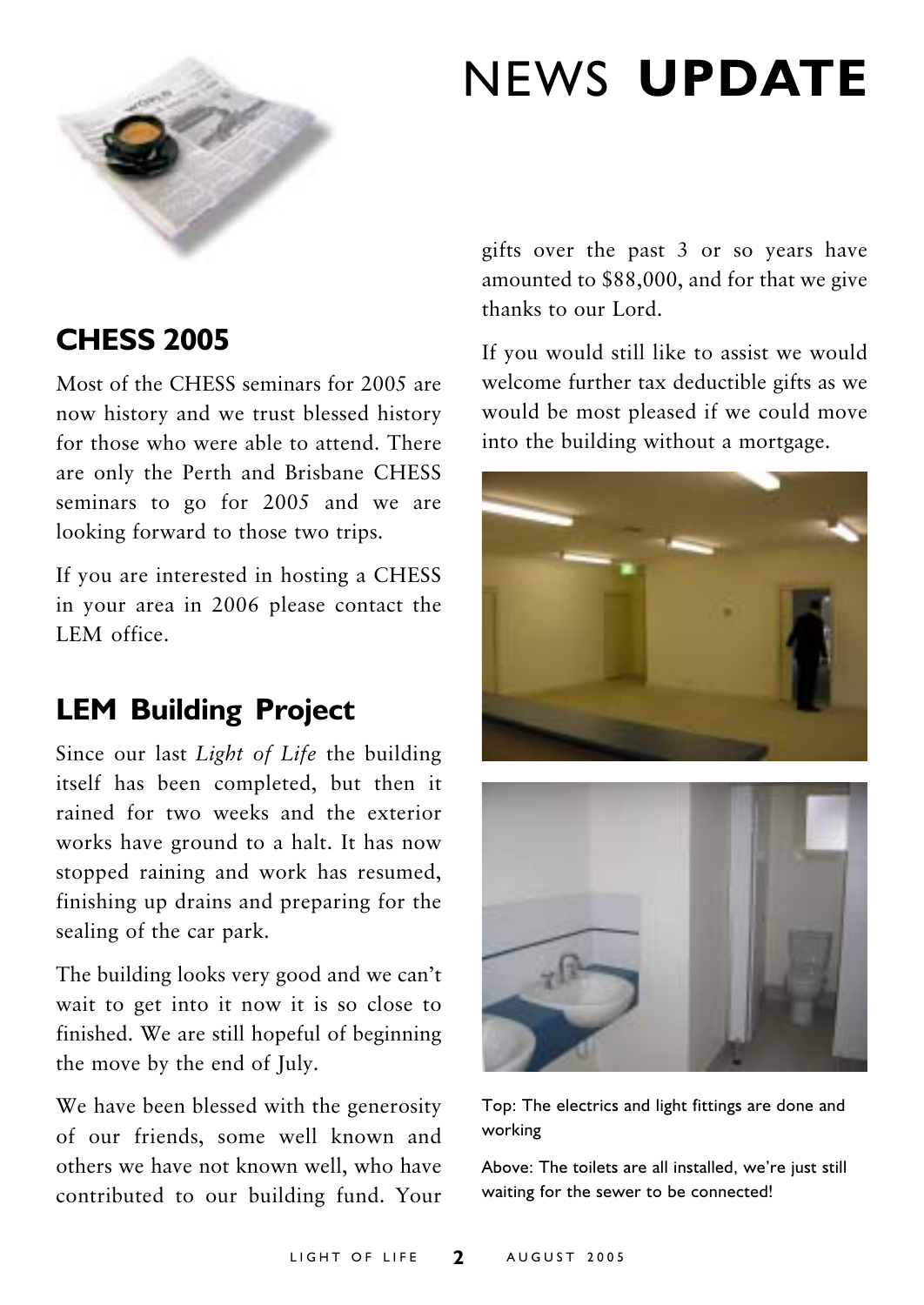



Top: The mesh for the carpark concreting has been laid - by the time you read this we should be able to drive on our new concrete.

Above: Peter Frogley painted the stockroom floor with special concrete sealer, and actually did a pretty good job! Carpets and other floor coverings are due when the carpark is finished.

There will be a period of a week or two where we will not be able to fill orders. but unfortunately we cannot be sure of the timing. We anticipate it will be the first two weeks of August.

To keep tabs on our building and moving progress, click the 'We're Moving' banner at the top of our welcome page at www lem com au

### **Papua New Guinea**

Following my visit in April our friends in PNG have seen some positive progress. Mesia Novau in Port Moresby tells us that he has some 50 people ready to train as teachers. He is already conducting seminars using the LEM Diploma Course notes. Mesia is working largely in Papua (the south side of PNG) with considerable interest in villages along the coast.

Mesia has been back to Lae again for a mid year teacher conference where 500-700 teachers are looking to further training.

Data from the trials of LEM Phonics in five government schools in Port Moresby has now come in and Mesia is planning to use that in his submissions to various authorities to endeavour to see the LEM Phonics formally established in PNG.

Whilst good things are happening in PNG it has only come about through the vision and faith of these men of God who believe God has a good purpose for their nation. There are many obstacles and they need and appreciate our prayers.

### China

The Teachers College has completed its first year of operation with many good reports. Anthony and Pepi Wong have recently visited Malaysia where they introduced LEM Phonics to gatherings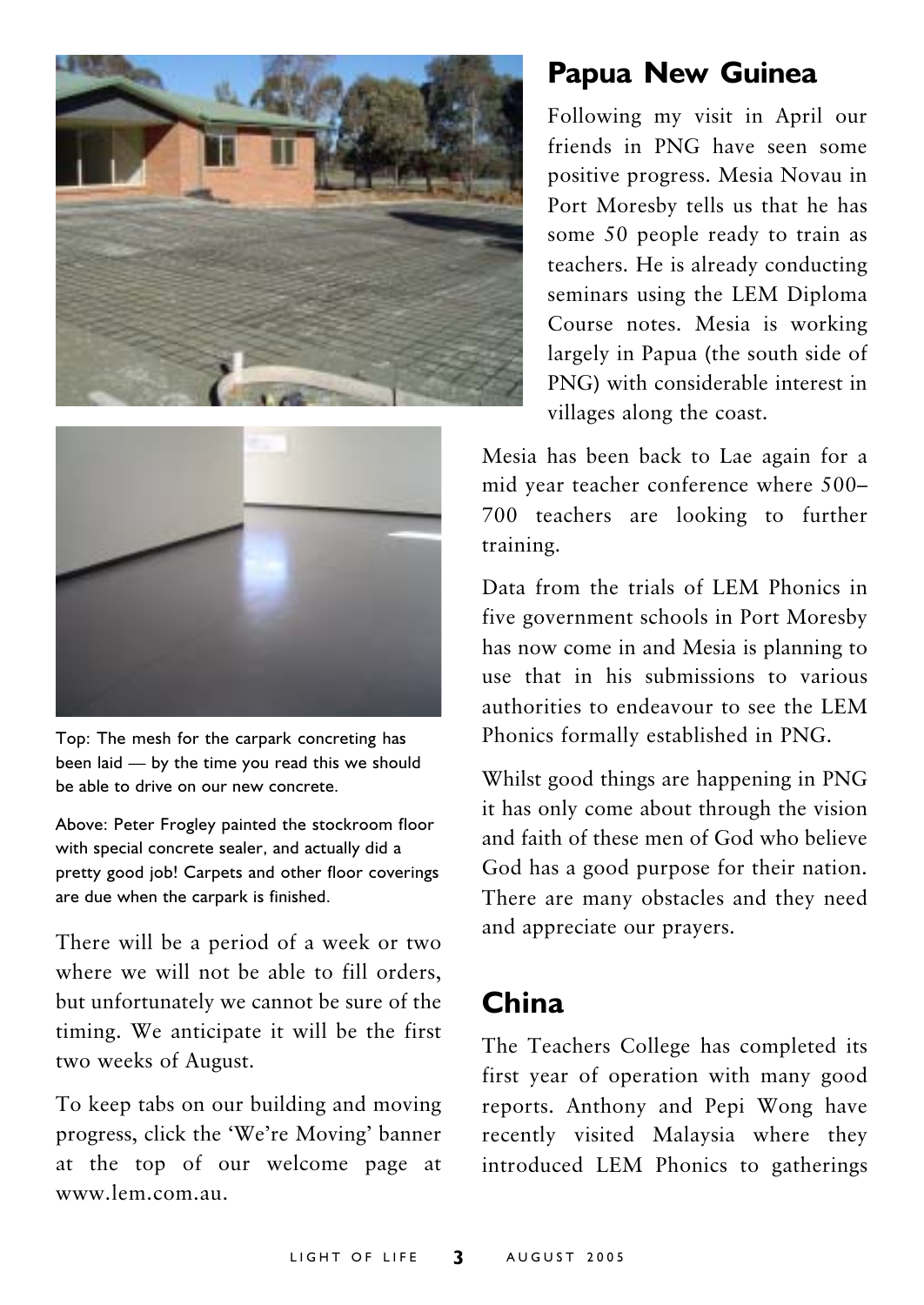and churches amongst the Chinese population. There seems to be good interest and they plan to conduct training sessions with these people.

### Peru

Bob Relyea's wife, Frances, arrived back in Peru after an extended time with the family in Australia, much to Bob's relief. Bob reports that Victor and Sandra Alvites are

making good progress and keeping up with the now over 160 teachers taking the LEM Diploma Course, LEM Peru is also translating **Exploring** Christian Education' into Spanish for distribution to LEM members

#### www.lem.com.au

A little-known but extremely useful resource (which is downloadable on our website) is the LEM Curriculum Book.

The Curriculum Book has two sections The first lists all school years (including kindergarten) and shows the curriculum we have available for each subject from all our suppliers.

The second section corresponds with our Curriculum and Library Catalogue and lists all our catalogue items with short descriptions of each.

So next time you need to know whether a teacher's manual includes a copy of the



Bob addresses students on the topic of 'Life-by design or chance?'

student text, or what a particular library book is about  $-$  look it up in the Curriculum Book.

You can buy this book as a hard copy for \$5.50 plus postage, but why not download the Adobe Acrobat PDF version for free? The PDF contains bookmarks for all the main headings, and it is also wordsearchable. Find it on the 'downloads' page in the 'resources' section of our website

Remember for our in-house produced material (such as LEM Phonics, History of Australia, The Elements of Music and home education publications) you can see pictures, descriptions and (in some cases) download sample pages of the curriculum from our website. You can also order them with a few clicks of the mouse.

Keep visiting our website for all our current promotions, up-to-date catalogues, resources and online ordering. If you have any questions, suggestions or comment about our website please email john@lem.com.au.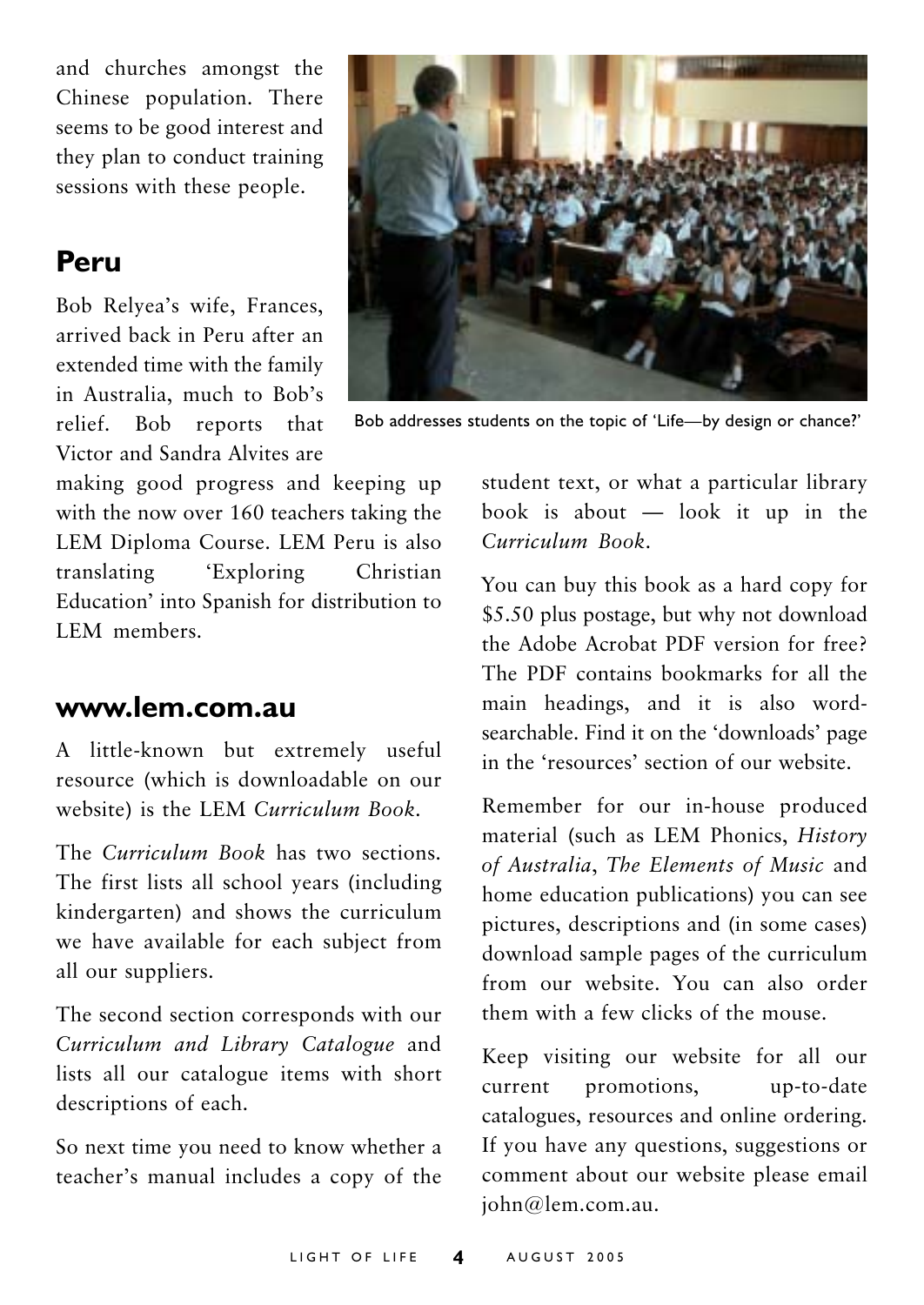

## **EXPLORING CHRISTIAN EDUCATION**

PETER FROGLEY

### The Road to Public Education

Whilst we could trace the roots of modern education from Ancient Greece we will begin with the Renaissance, which was a rebirth of Greek humanistic thinking and learning, and the Reformation.

#### RENAISSANCE-REFORMATION

The educational thrust of the Renaissance was based in the work of the Catholic scholar, Thomas Aquinas, who postulated an incomplete Fall, believing that the body and not the mind had fallen.

 $At$  the same time the Protestant Reformation arose, challenging the Roman Catholic church on the issues of papal and biblical authority. The reformers believed that the people needed to know the Bible as the basis for their education

Luther was committed to the idea of education for all so that all children would grow up with a working knowledge of the scriptures. In 1524 he published his famous letter to the German Princes, urging the establishment of public schools and compulsory attendance by all children. He believed in the need for

education in bringing about biblical literacy. Whilst Luther understood the dangers of state control of education, the circumstances in Germany at the time seemed to make that control a necessity.

In handing over education to the state Luther did not contemplate, as will be readily understood, a complete secularisation of the schools, but desired them to have a distinctly Christian character.

F V N Painter, Luther on Education, Concordia Publishing House, 1889, p. 136.

The German rulers agreed with Luther's secondary position and subsequently established State-supported schools. The first compulsory attendance system was established in Wurttemburg in 1559. Attendance records were kept and fines levied for truancy. These schools became the models for later compulsory public schools throughout the west.

Luther's motivation was biblical education with the scriptures central:

I am much afraid that schools will prove to be the great gates of hell unless they diligently labour in explaining the Holy Scriptures, engraving them in the hearts of youth. I advise no-one to place his child where the Scriptures do not remain paramount. Every institution in which men are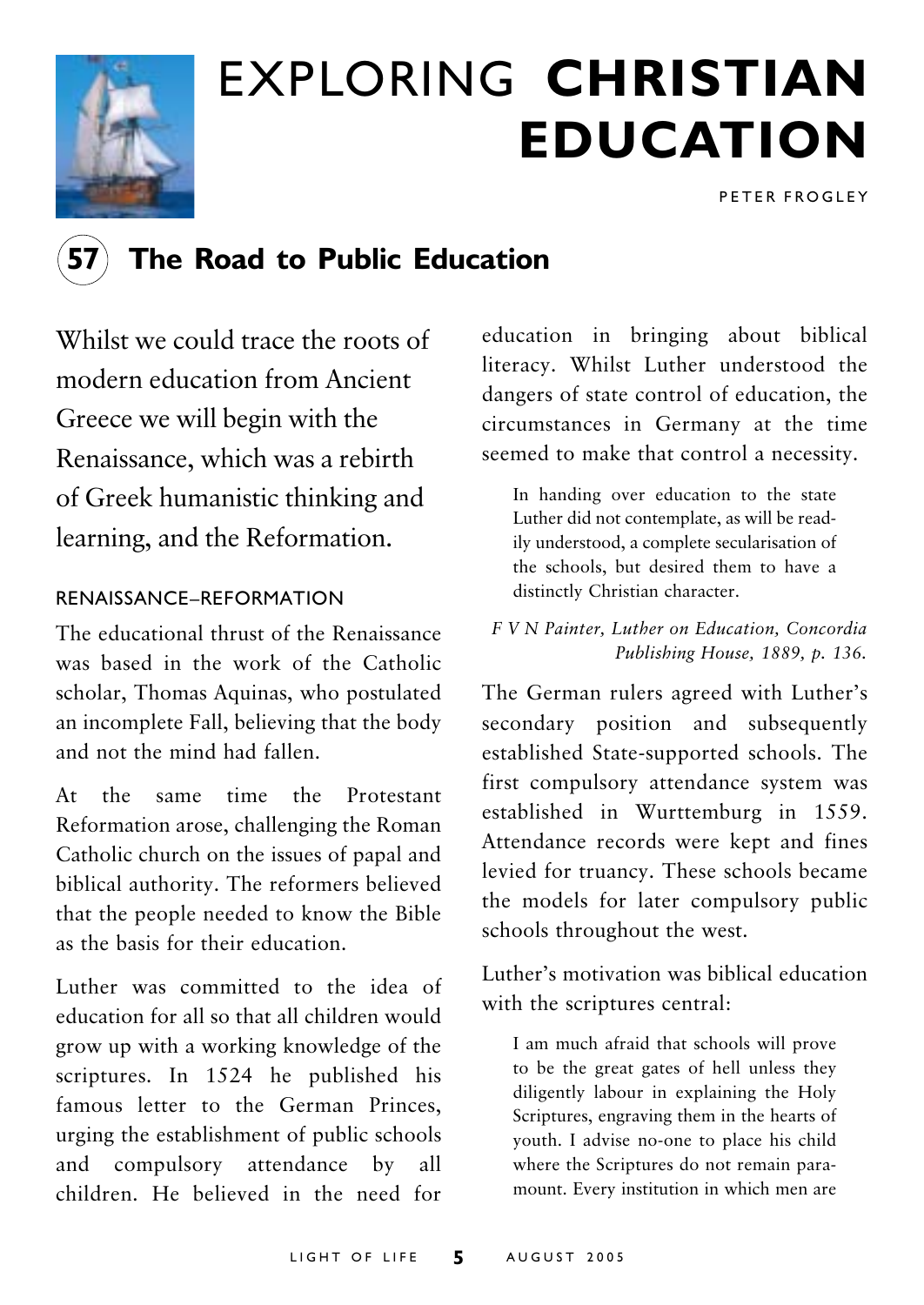unceasingly  $not$ occupied with the Word of God must become corrupt.

## it was believed that by **changing society** evil could be eliminated

#### PUBLISHING

God preordained

that the invention of moveable type in around 1450 saw the expansion of book publishing, particularly of the Scriptures, to precede the Protestant Reformation, providing the opportunity for the public to acquire a much greater degree of biblical literacy. With this new knowledge, there came the development of universities. commerce, as well as the emergence of the middle class who had an growing desire and need for literacy. This increased literacy made the powerful influence of the Reformation possible.

#### THE SWISS SYSTEM IN GENEVA

In 1536 in Geneva, Switzerland, the town's general assembly created public schools on the German model. This system was more fully developed by John Calvin.

In 1541, Calvin created a school system under the authority of the Church, rather than the state. In Calvin's judgement, the school was an integral factor in the religious training of the community.

#### DEVELOPMENTS IN THE USA

The Puritans of the Massachusetts Bay Colony of 1630 modelled their system of education on Calvin's model in Geneva

In 1692 the State of Massachusetts enacted compulsory education, but this

was never truly effective, so that by 1720 Boston had more private schools than public. Almost all early education in the USA was *laissez-faire* in that it was left to parents and the church

Deism or Unitarianism (the idea of one God who created all and returned to heaven. leaving man to his own devices) became a prevailing belief system in educated circles during the eighteenth century in the USA.

Calvinism with its emphasis on the depravity of man in sin had produced a high standard society, with the suppression of sinful behaviour. The Unitarians assumed this society existed because man was basically good, rather than the fruit of the discipling effect of the Gospel. These Deists embraced Rousseau's concept that society caused corruption, rather than man's sin. Thus it was believed that by changing society evil could be eliminated.

In 1815 Edward Everett, the great classical scholar, and George Ticknor, father of modern language study, travelled to Germany to observe the products of the Prussian education system, which had been founded on Luther's initiative, with a view of introducing that system in the USA.

From early in the nineteenth century the idea began to grow that better people could be created through education - and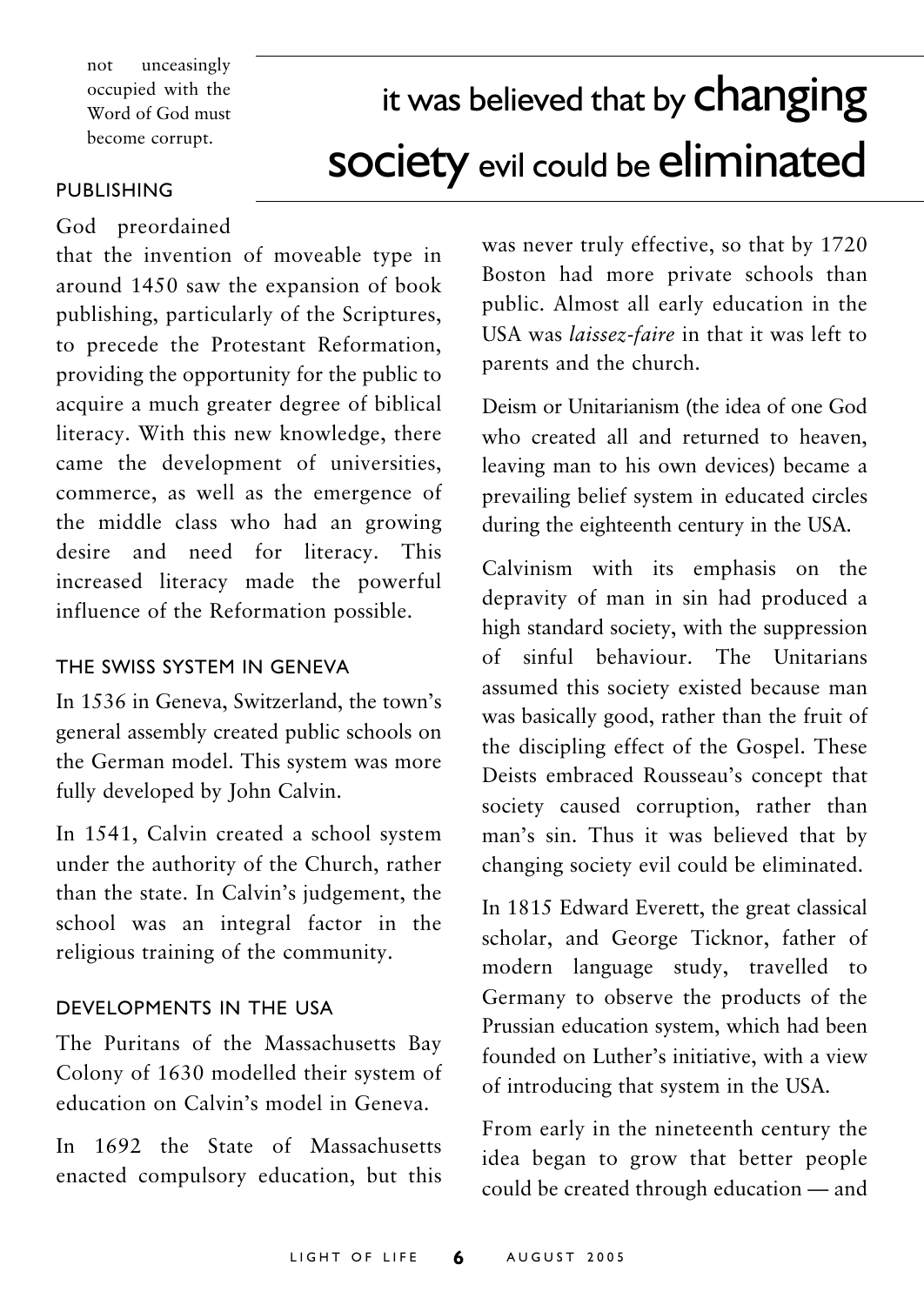that education needed to be controlled by the State. In all western nations this move toward compulsory, secular and free education continued apace. The philosophical foundations of the west were changing and the structures and institutions of society followed suit. Many today assume state education has been with us 'forever', but this is not the case. Like almost all significant changes this change to public education was brought about by a dedicated minority. One such member was Horace Mann, who upon secretary  $\alpha$ f the appointment as Massachusetts Board of Education, said:

Henceforth, so long as I hold this office, I shall devote myself to the supremest welfare of mankind upon earth... Faith is the only sustainer. I have faith in the improvability of the race - in their accelerating improvability.

Mann, along with his compatriots, took his role very seriously, seeing public schools as 'non-sectarian temples of learning'. Mann and his compatriots were relentless in the pursuit of their goal!

The battle raged during the middle years of the nineteenth century, but by the 1860s the case for public education had gathered much momentum and the initial hostility of the Christian church began to abate. Unfortunately many Christians did not grasp the significance of the debate because as the church was losing its biblical focus, it was also losing its ability to define its role. It became increasingly pietistic and began to withdraw from areas of life where it previously had major influence, such as government and

education. This was the time of the increase in the ideals of democracy  $-$  as men were turning away from God they were forced to turn to themselves. The famous American President. Abraham Lincoln expressed the spirit of the time with his famous statement: Government of the people, by the people, for the people. It has become a democratic catch cry!

Lincoln, like many of his day, had wilfully neglected the Christian heritage upon which his nation had been founded. Lincoln was partially, and I suspect deliberately, quoting from a great English Christian leader of an earlier time, John Wycliffe. Wycliffe had written in the preface to his translation of the Bible a statement of quite different intent.

This Law Word of God is for the government of the people, by the people, for the people.

Wycliffe understood that the Bible was the standard for all of life, which truth had been largely lost by the time of Abraham Lincoln and the education debate of the mid-nineteenth century. Christians had byen-large withdrawn from the contest of life, leaving behind a vacuum in values and standards. Into the vacuum the humanists moved and the rest, they say, is history.

Liberal thinkers of the time were convinced there were great benefits to be had through universal public education. One such supporter, Professor Richard La-Pierre of Stanford University, observed:

The free public schools would, in a generation or two, be the cure for every recognised social ill; and that the schools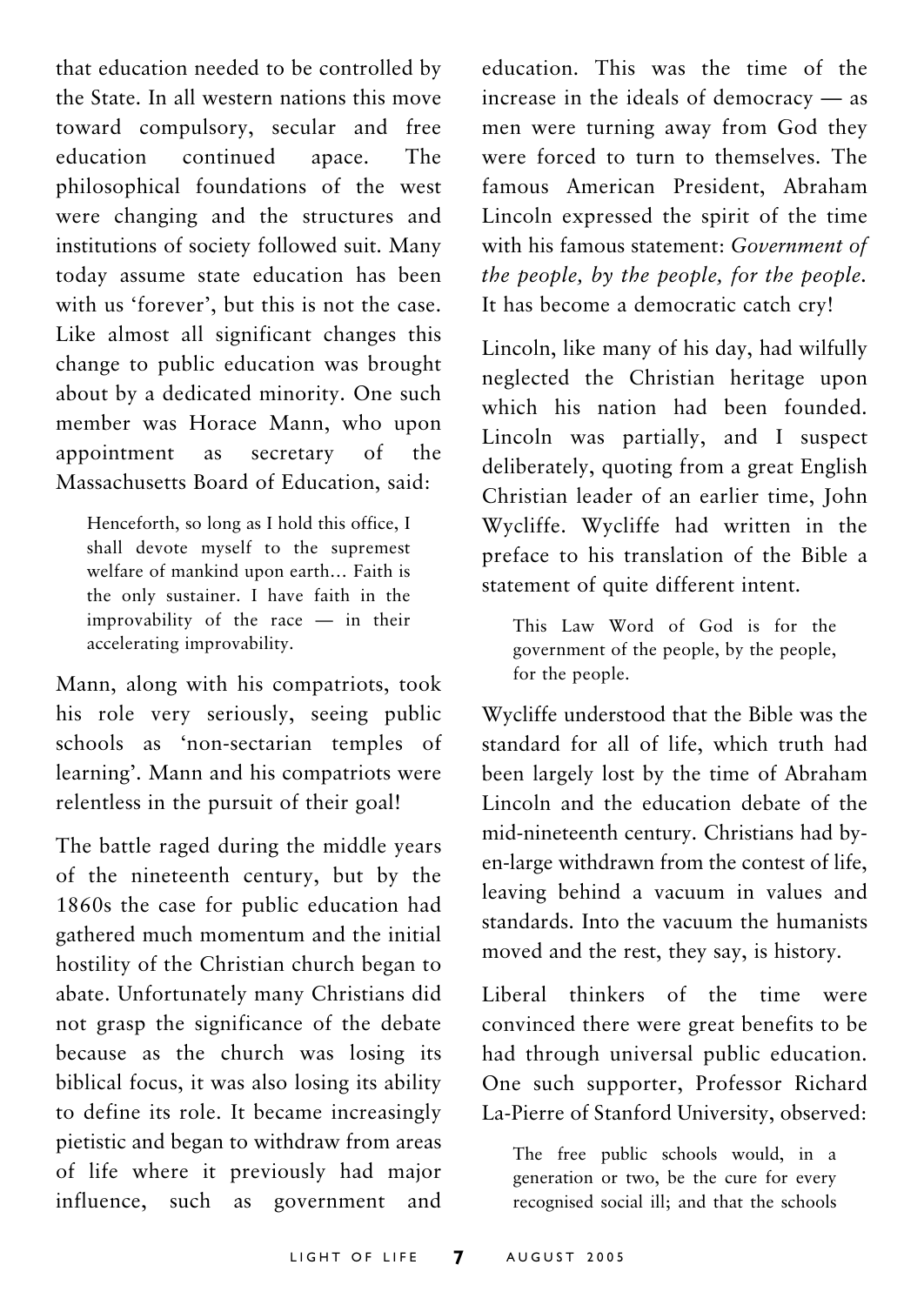would moreover, in the course of time, cost the taxpayer nothing, since the educated boys would grow up to be reasonable and honest men and the need for public support of jails, prisons, poor farms, and homes for the aged indigent would thus be eliminated.

This faith in man and his ability to bring about a utopia on earth was strong at this time and many were happy to voice such humanistic opinions. Amongst the many strong biblical Christians who spoke against the proposals for free public education was Professor A. A. Hodge of Princeton University:

I am as certain as I am of Christ's reign that a comprehensive and centralised system of national education, separate from religion, as is now commonly proposed, will prove the most appalling enginery for the propagation of anti-Christian atheistic unbelief, and of antisocial nihilistic ethics, individual, social and political, which this sin rent world has ever seen.

The contrast in opinion is great and is instructive in perhaps reminding us that our views should commonly run counter to those held by the world.

#### PHILOSOPHICALLY

An introduction of statist public education required the surrender of parental rights and freedoms in favour of the supposed greater rights of community or State. In the end legislation was passed which ended the matter and the governance of education moved from the family and the church to the state Christians had been outmanoeuvred and, tragically, many have still not realised their birthright has been sold.

The new public education predictably adopted the philosophical flavour of the time. That flavour was Hegelianism, the philosophy developed by Georg Friedrich Hegel (1770–1831). Hegel denied that God is a personality or entity apart from the universe He created. To Hegel the Christian view was mythology. His view was that God is everything that exists, all inclusive, and that everything in the universe is a part of God. Upon this thoroughly non-Christian foundation public education was built. It is therefore not surprising that there is no place for biblical Christianity in the thinking of the vast majority of those involved in public education.

#### THE RESULT

In 1965 the American educational researcher and historian, Rosalie Slater, made a most incisive retrospective comment on the significance of the changes made a century earlier.

Yielding to the arguments of secularism, in the 1830s and 50s, we permitted our churches to relinquish their leadership in Christian education. In making this change into government sponsored schools, we closed our Bible as the educated and the political text, and we shifted our level of education from the building of individual Christian character to the building of group character, conformable to society. As we shifted from a God-fearing republic to a mancentred democracy we began to flounder... Faithless teaching makes for unfaithful citizens.

Rosalie Slater, 'Teaching and Learning America's Christian History'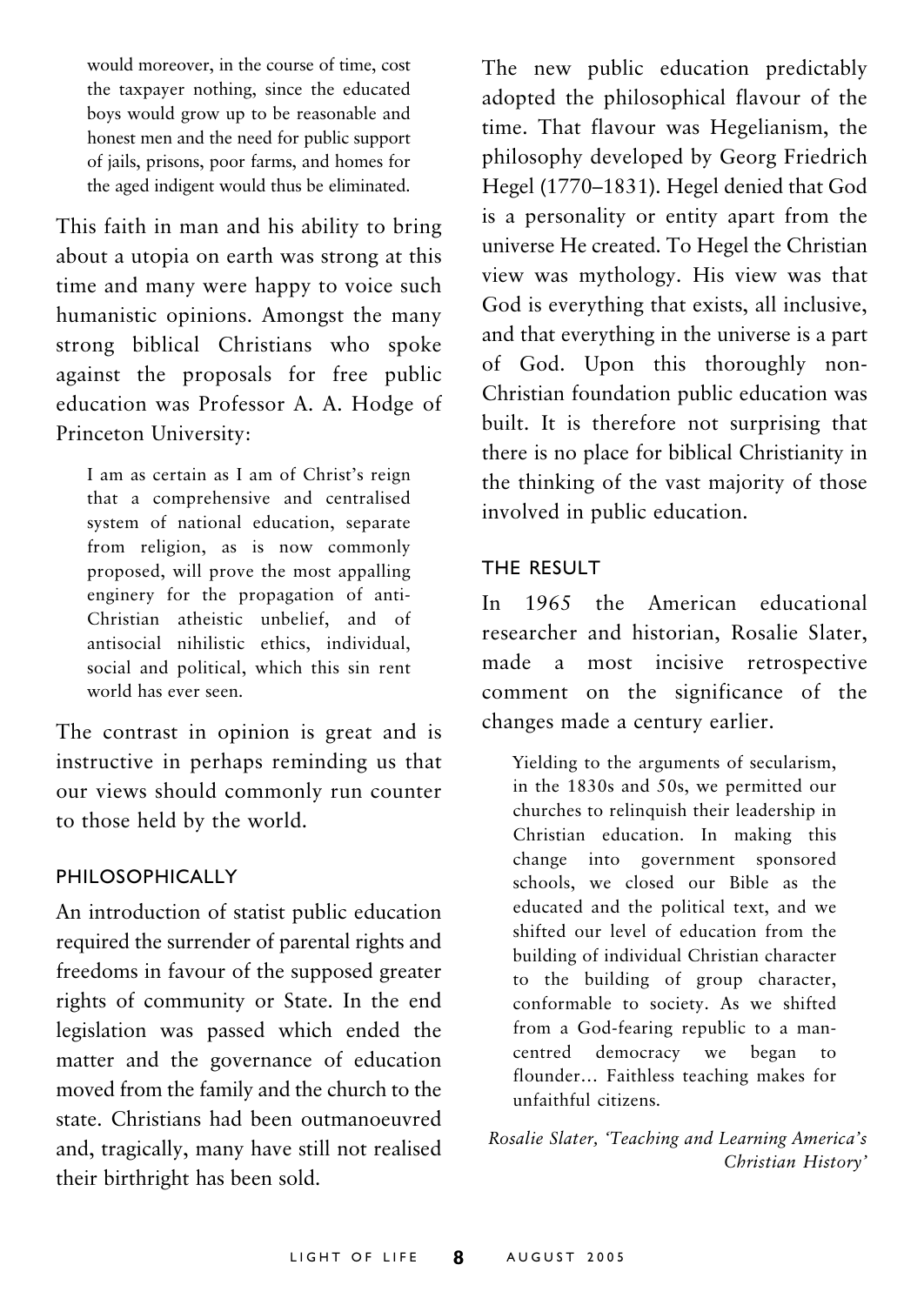Slater makes some very interesting and vitally important points in this quote. Firstly, she recognises that Christians have relinquished their God-given trust for education. For centuries

the church had understood that families and the church had the God-given responsibility for the education of their children. Having lost that responsibility over 150 years ago it is very difficult to win it back.

Secondly, the church has also largely lost the idea that the Bible is an educational and political textbook. Many Christians I have spoken to almost find such a concept offensive as they have been trained to see the Bible only as a devotional book.

Thirdly. we seek to develop the individual's Christian character in such a way that he understands that he has the authority of God. On the other hand, the development of group character, so popular in modern education, is designed to train us to be dependent on man for our values and standards and is thus humanistic and democratic.

Lastly, the idea of a God-fearing republic is that which the early colonies declared in their constitutions - that they were governed according to the laws of the Bible. The change that came at the time of independence in America was that the authority of God and the Bible were rejected in favour of the opinions of men. This is the root of democracy, which is a humanistic

## we have still not realised our birthright has been sold

expression of civil government  $-$  its standard is the collective will of man

#### THE AIM OF PUBLIC EDUCATION

Those who had worked hard to see the implementation of compulsory education well understood that the model they were promoting was incompatible with Christianity. In fact that was the very goal of their activities, although that goal was skilfully concealed through a guise of making education freely available to every child. Unfortunately, perhaps, a majority of Christians did not and still do not understand what these men were seeking to achieve as they continue to this day to place their children in state education. We can now look back on the passing of laws throughout the Western world (between 1850 and the turn of the century) through which every child was guaranteed free, secular and compulsory education.

One hundred and fity years on we are living with the consequences of such godless legislation. It is time for us to work to see such legislation revoked and responsibility given back to parents whom God has appointed as chief educators of their children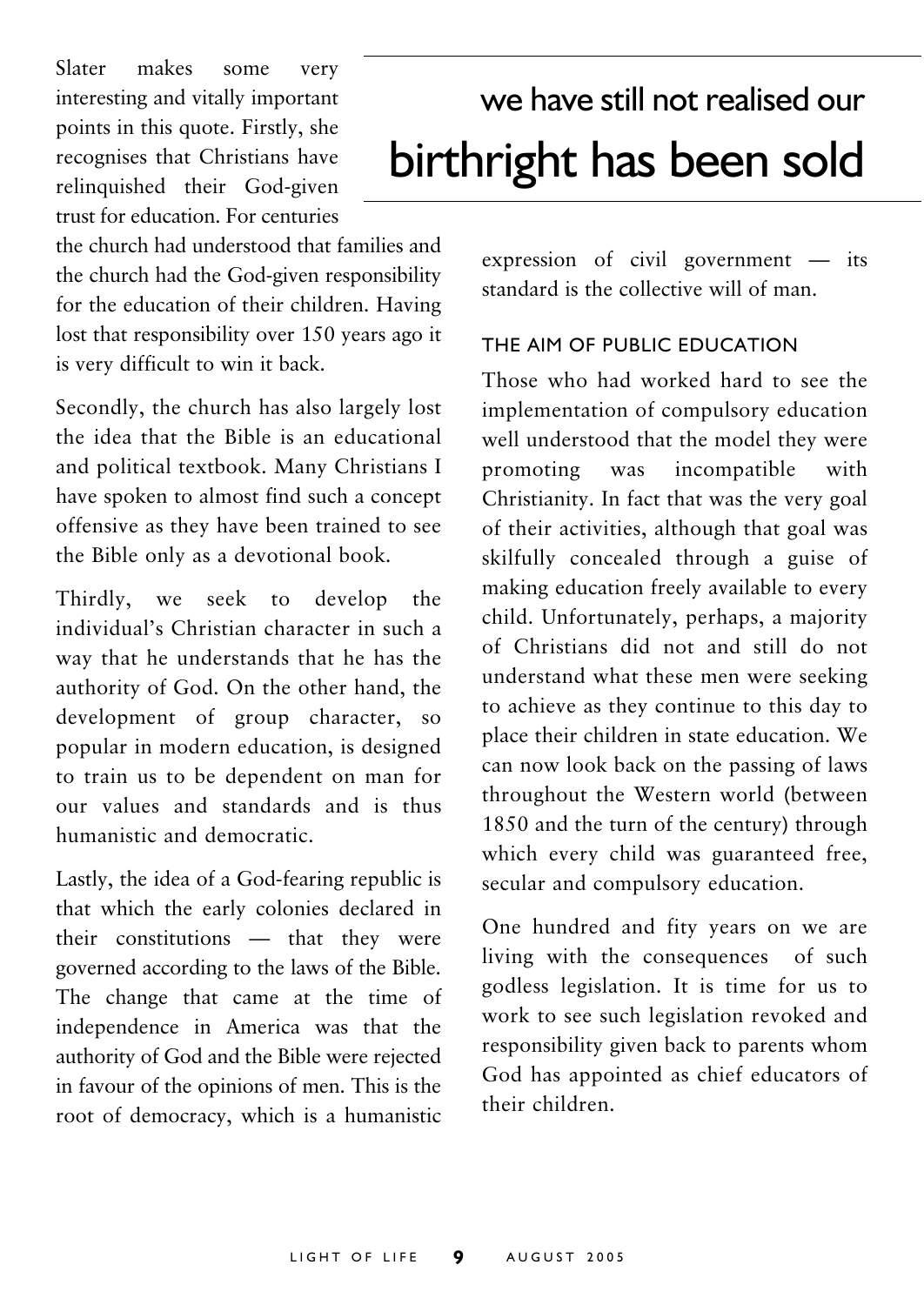

The Kingdom Defence Trust is delighted to announce that this coming 23-27 January 2006 it will be conducting its inaugural Biblical World View conference in Melbourne.

Our state-run educational institutions have for decades been indoctrinating our voung people in the alien religion of Humanism! Resultantly, thousands of Christian young people are robbed of their faith.

There is a strong and growing need for all thinking Christians to be able to define their world view biblically. For too long Christians have embraced the godless thinking of the world. Surveys would seem to indicate that up to 80% of Christian young people loose their faith at university. More significant is the fact that virtually all students' thinking is oriented toward humanism in the university environment.

As much of the church has emphasised the experiential aspects of the faith many have lost their focus on the truth that Christianity is 'the religion of the Book' - an intellectual faith.

The Trustees of the Kingdom Defence Trust believe it is time to address this most pressing matter.

Getting Your Head Around It is aimed at all Christians wanting to better understand the applicability of their faith to all of life.

Our specific goal is to provide training and instruction in Biblical World View thinking for high school graduates, tertiary students and teachers. The main thrust of the conference will be in developing biblical thinking and in addition the conference will have a focus on law and government through the excellent speakers who have made their time available.

There is an alternative to the disastrous thinking of the world today. The Kingdom Defence Trust has assembled a team of speakers who are well able to present that alternative - Biblical Christian thinking. These are Australian speakers who are well versed with the unique circumstances we face in this nation. particularly in the areas of law and government. Each has proven expertise in biblical world view.

We have assembled a programme that covers a wide range of topics that we believe will provide a life changing experience for many.

Already many have expressed interest in this conference from various walks of life and the organisers are looking forward to a feast of enlightenment in the ways of God.

Even if you do not have personal interest at this time could you please pass on the enclosed brochure to friends and to your church leaders.

To assist those on meagre income there is an early bird rate of \$300, which includes conference board and meals. To avail of this special rate we must have your application with full payment by the 31 August 2005.

Should you require more copies of the brochure please do not hesitate to contact the Kingdom Defence Trust at PO Box 70, Belconnen, ACT 2617 or phone (02) 6259 3944.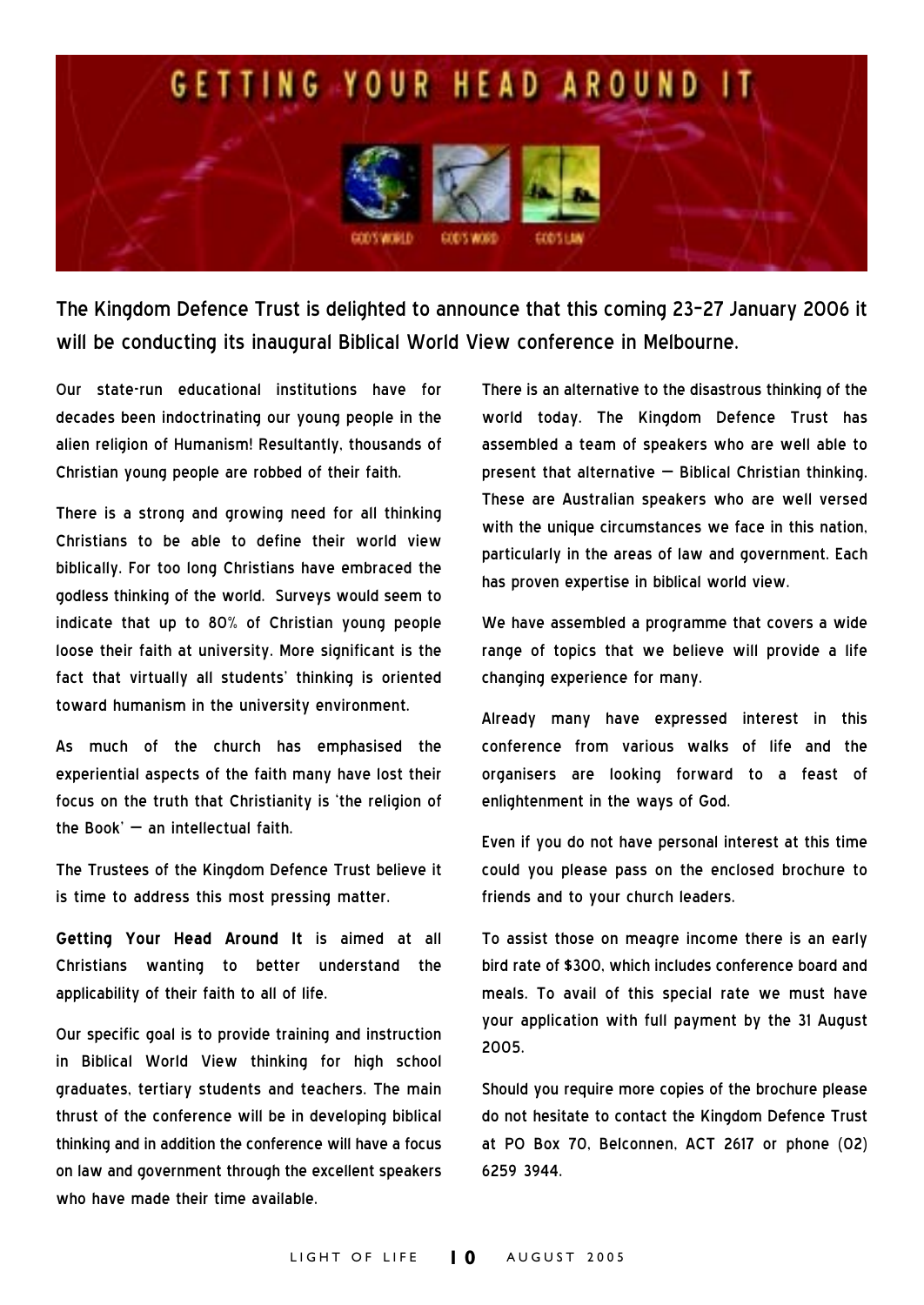## PRESBYTERIANS FOLLOW **BAPTISTS' LEAD**

In a recent issue of Light of Life we presented the Southern Baptist petition to their convention.

Now we discover the Presbyterians are planning a similar move. Whilst the Baptist submission was not approved and there seems to be some significant doubt that this Presbyterian submission will be either it is encouraging that people are taking the trouble to make their views known. Such initiatives do indicate that the sleeping giant of the church is beginning to stir. It will be a long road back to a Christian society, but we encourage and applaud every initiative taken in that direction. The following is taken from an article on worldnetdaily.com.

## **Presbyterians: Pull kids** from Public School

#### Ron Strom, World Net Daily

Following the lead of Baptist activists, a Tennessee pastor from the Presbyterian Church in America today is scheduled to introduce  $\overline{a}$ resolution  $\overline{10}$  $the$ denomination's General Assembly to urge members across the nation to pull their children out of public school.

As WorldNetDaily reported, a group of Baptists last year presented a resolution to the Southern Baptist Convention that eventually was killed.

Noting that 'the millions of children in government schools spend seven hours a day, 180 days a year being taught that God is irrelevant to every area of life,' the

resolution said, 'Many Christian children in government schools are converted to an anti-Christian worldview rather than evangelizing their schoolmates.'

Similar  $in$ tone, the Presbyterian resolution is considerably shorter than the Baptists'. It states:

Whereas, The Bible commands fathers to bring up their children in the training and admonition of the Lord (Ephesians 6:4). and all parents who have had a child baptized in the Presbyterian Church in America have taken a vow to strive by all the means of God's appointment to bring up their children in the nurture and admonition of the Lord (BCO 56-5), and

A truly Christian education begins with the fear of the Lord (Proverbs 9:10), and teaches children to think biblically about all of life (2 Corinthians 10:5; Romans 12:2; Deuteronomy  $6:6-9$ ), and

Whereas, The public school system does not offer a Christian education, but officially claims to be 'neutral' with regard to Christ, a position that Christ Himself said was impossible (Luke 11:23), and

Whereas, The public schools are by law humanistic and secular in their instruction, and as a result the attending children receive an education without positive reference to the Triune God, and

Whereas, Some courageous teachers in our congregations disregard this law. Obeying God rather than men, they try to give their students a truly Christian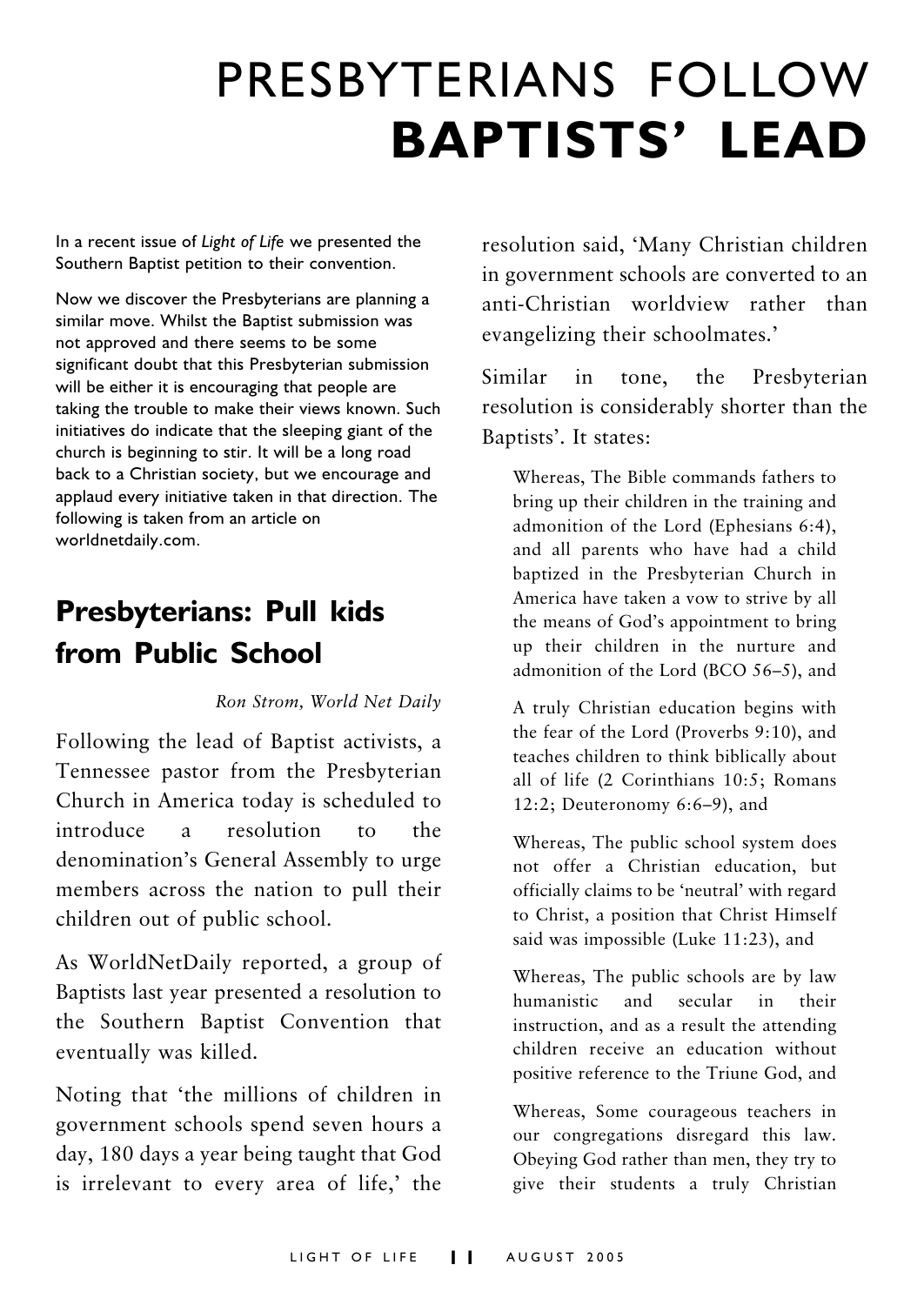education (Acts 4:18-20). This resolution should not be construed to discourage these adult believers who faithfully labor as missionaries to unbelieving colleagues and students. However, these rare exceptions should not lead anyone to

believe the public schools are regularly giving children a truly Christian  $edu$ cation

Whereas, sending thousands of PCA children as 'missionaries' to their unbelieving

teachers and classmates has failed to contribute to increasing holiness in the public schools. On the contrary, the Nehemiah Institute documents growing evidence that the public schools are successfully converting covenant children to secular humanism, and Whereas, We are squandering a great opportunity to instruct these children in the truth of God's word and its application to all of life:

Therefore, be it resolved that the 33rd General Assembly of the Presbyterian Church in America encourages all her officers and members to remove their children from the public schools and see to it that they receive a thoroughly Christian education, for the glory of God and the good of Christ's church.

The leader of the resolution effort is the Steve Warhurst.  $Rev$ pastor  $\alpha$ Westminster Presbyterian Church in Kingsport, Tenn.

He explained that the Presbyterian Church in America, or PCA, General Assembly has three options when a resolution is introduced. It can vote on it immediately - an unlikely choice; it can refer it to a committee that will debate the issue and refer it to the Assembly floor with a recommendation; or the committee can appoint a 'study committee,' which

## sending children as 'missionaries' has failed to contribute to **increasing holiness** in public schools

would research the issue and bring it forward the following year.

Warhurst says he expects something to be decided by the end of the Assembly Friday.

The General Assembly normally consists of about 1,000 voting members. This year's gathering is being held at the Chattanooga Convention Center in Chattanooga, Tenn. The denomination consists of 1,248 churches and about 350,000 total members.

PCA left the larger Presbyterian Church USA in the early '70s due to disagreements on doctrine. Warhurst's denomination is more conservative

The pastor says those who started PCA 'weren't pleased with the liberalism in the bigger denomination.'

Warhurst says he knows the men behind the Baptist resolution and was inspired to make similar  $\mathbf{a}$ move at. his denomination's annual conference.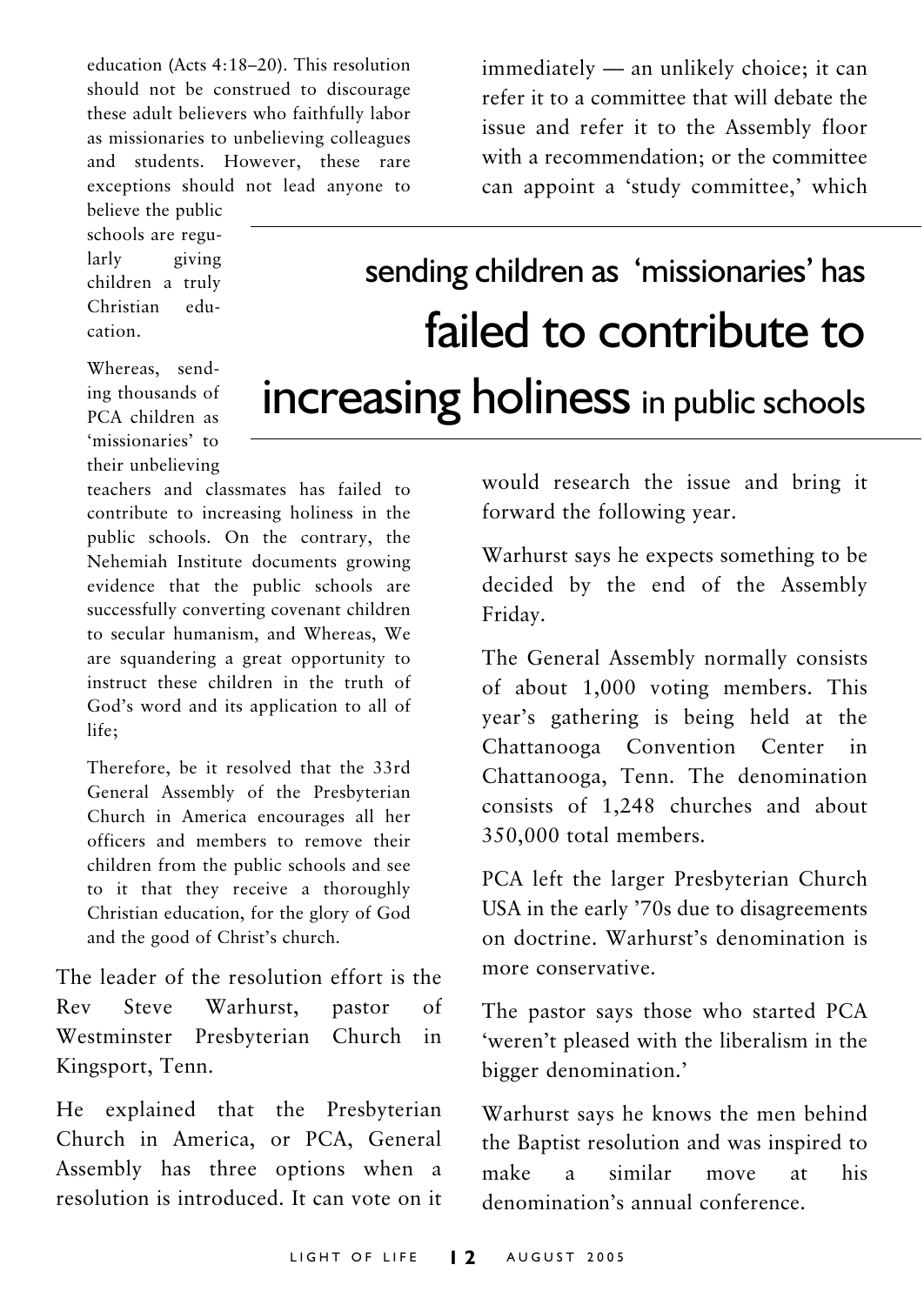Though many are pessimistic about the resolution's chances, Warhurst is hopeful.

'Almost everybody I talk to says it doesn't have a chance,' he told WND, 'but I'm more optimistic.

There are a lot of folks who support Christian  $edu$ cation in the PCA'

Warhurst says the denomination stresses that there difference  $is$  $\overline{a}$ 

between the education offered at its college, Covenant College, and secular institutions, and the same argument should hold for K-12 schooling.

'They want people to come to their college, so they say it has something preferable to a state university,' he explained, 'particularly a Christian world view'

Continued Warhurst: 'It's really pretty basic that Christian people would want to give their children a Christian education. ... I don't know what has happened to us over the past century or so, but for some reason people don't think they have to give their children a Christian education anymore, but I think it's biblically required.'

Warhurst homeschools his own six  $children$ 

One of the PCA pastors that has signed on to the resolution is the Rev D James Kennedy, pastor of the nearly 10,000-

member Coral Ridge Presbyterian Church in Fort Lauderdale, Fla., and host of the 'Coral Ridge Hour' national television program.

## on the contrary, public schools are **successfully converting covenant** children to **Secular** humanism

Also supporting the resolution is Joel Belz, founder of World magazine and a PCA  $elder$ 

Meanwhile, a new Baptist resolution that urges churches to investigate the level of homosexual advocacy in their local school districts is in the denomination's Resolutions Committee and could be considered by the Southern Baptist Convention as a whole at its gathering next week.

Yesterday, proponents of the resolution issued a letter addressed to Dr Gene Mims, chairman of the Resolutions Committee, signed by almost 50 statewide pro-family groups from around the nation urging him to move the proposal out of  $committer$ 

WorldNetDaily, 15 June 2005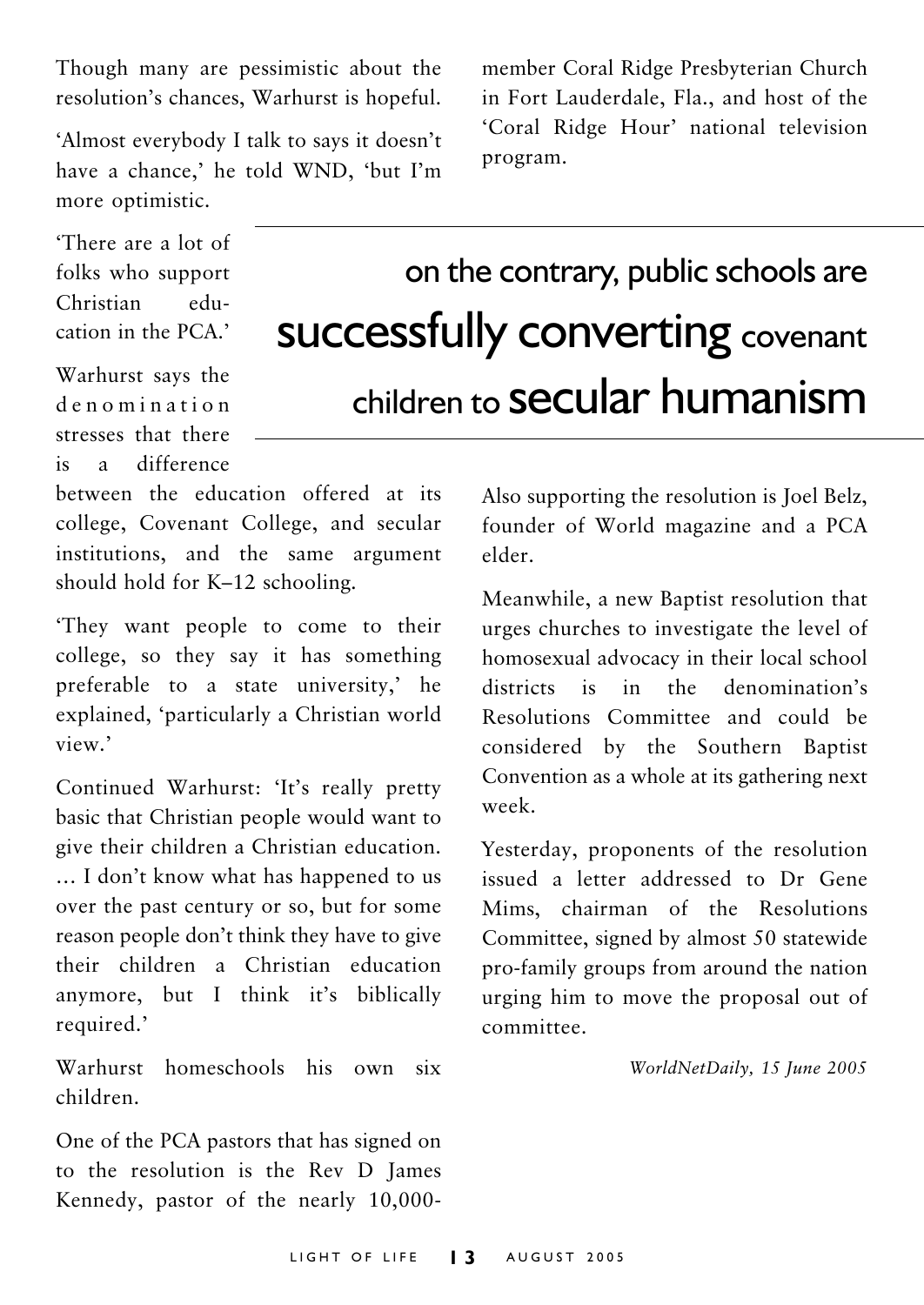**HEALTH** 

## **BUT IT DOESN'T HURT ANYMORE**

### The Myth of False Healing

**PFTER FROGLEY** 

False healing methods are those that bring relief to the symptoms of the disease without addressing the cause of the disease

Modern medicine has led us to believe that diseases and illnesses are unearned: that somehow we catch them. It is geared toward finding a cure rather than finding the cause and removing it, thus restoring health. Most of the cures of modern medicine are really only a control of the symptoms and we often need to take them for the rest of our lives. Such cures, unfortunately, always compromise the health and lifestyle of the patient.

This approach to healing provides relief without responsibility. This causes many to say, 'Give me a cure, I don't care what the cause.' We live in a God-created world in which a body of laws both of the created world and the written law (The Bible) interact in life. Healing is heavily dependent of the law of cause and effect. Disease is seldom an accident, neither is health. Fundamentally we earn health or disease



#### SELF-HEALING BODY

God has entrusted us with the care of a phenomenal and wonderful body which has the most advanced self-healing mechanisms. It is all the more amazing when we realise that we all have one - we don't need to buy a new model, or have modifications done. Our bodies are programmed by the Lord to always work for our health. If you cut your finger the body immediately goes to work to heal the cut. Such miracles of healing are occurring in our bodies continually and we seldom stop to appreciate this wonderful gift God has given us.

The fact is that only the human body can heal the human body - all we can ever do is help it do its work. In principle when we are sick it is because we have violated the laws God has set in place. Thus to be healed is to stop breaking the law and enable our bodies to heal themselves. Thus health cannot be forced on the body - it does not come out of a bottle

#### WHAT IS FALSE HEALING?

A false healing method does not bring healing, nor is it often expected to! It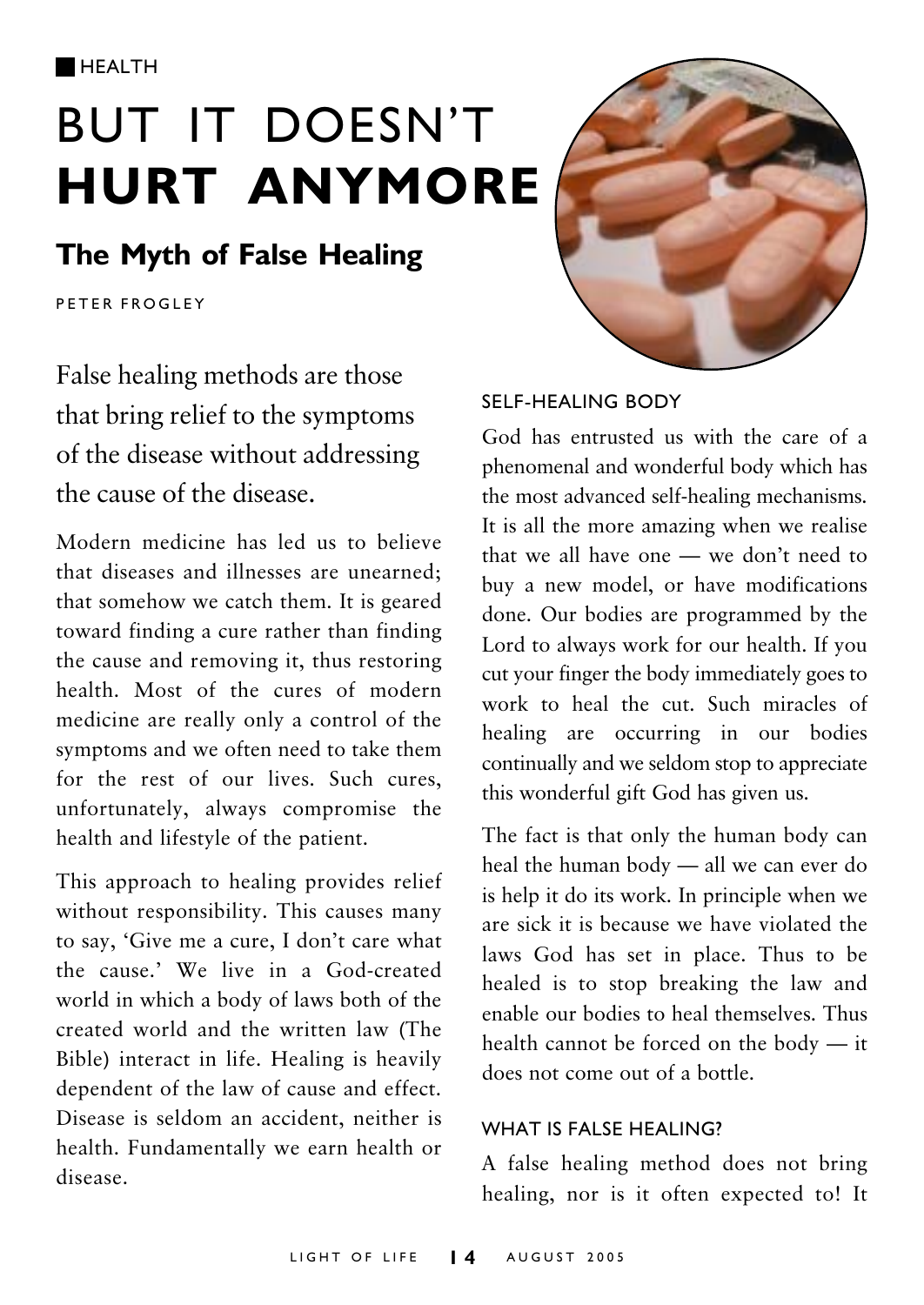brings change  $\overline{t}$ the symptoms. So what happens when we apply a false healing method? When a pill, powder, potion or preparation is administered it

produces symptomatic changes as a result of the body having to change priorities. It causes the body to shift its energies to the area of the body that is being stressed by the pill, powder, potion or preparation. It is like getting a splinter in your finger and then stepping on a nail. The pain caused by stepping on the nail causes you to forget about the splinter in your finger.

False healing will produce symptomatic relief without the patient stopping or even being aware of what caused the symptoms. The only way the body can restore itself to health is if the wrong that caused the disease is stopped. The relief of the symptoms is not obtained by what the pill, powder, potion, or preparation does to the body, but the body's reaction to it. This reaction of the body to the pill, powder, potion or preparation is an effort by the body to prevent the pill from harming the body.

#### **DETERMINING FACTORS**

A false healing therapy may give total relief, partial relief, relief for a time or symptomatic change. If the pill, powder, potion or preparation is of greater consequence to the body than the symptom, the symptom will be alleviated. The treatment is actually more detrimental to the body than the symptom. The 'Golden Seal'

## it is like getting a Splinter in your

## finger then stepping on a **nail**

herb often used for liver cleansing is so toxic the liver reacts to eliminate the herb from the body. The liver seeks assistance thus cleansing the herb and other toxins providing a result that appears successful. The herb does not provide the nutrition or energy to enable the liver to cleanse and thus is more detrimental than the problem.

If there is no relief it will usually be due to the pill being of lesser consequence to the body than the symptom. The body will still need to expend energy to rid itself of the toxic pill.

If the pill is of the same consequence as the symptom there will be partial relief.

In each case real healing has not occurred, the body has been stressed by the pill and the person will probably continue to do that which caused the disease in the first place.

#### **MECHANISMS**

There are two types of false healing: the refocuser and the intensifier

#### Refocuser

This approach stresses a part or system of the body other than the part or system producing the complaint or symptom. In response the body shifts energy from the symptom to the part being stressed by the pill, powder, potion or preparation. The result is that the symptom is put on hold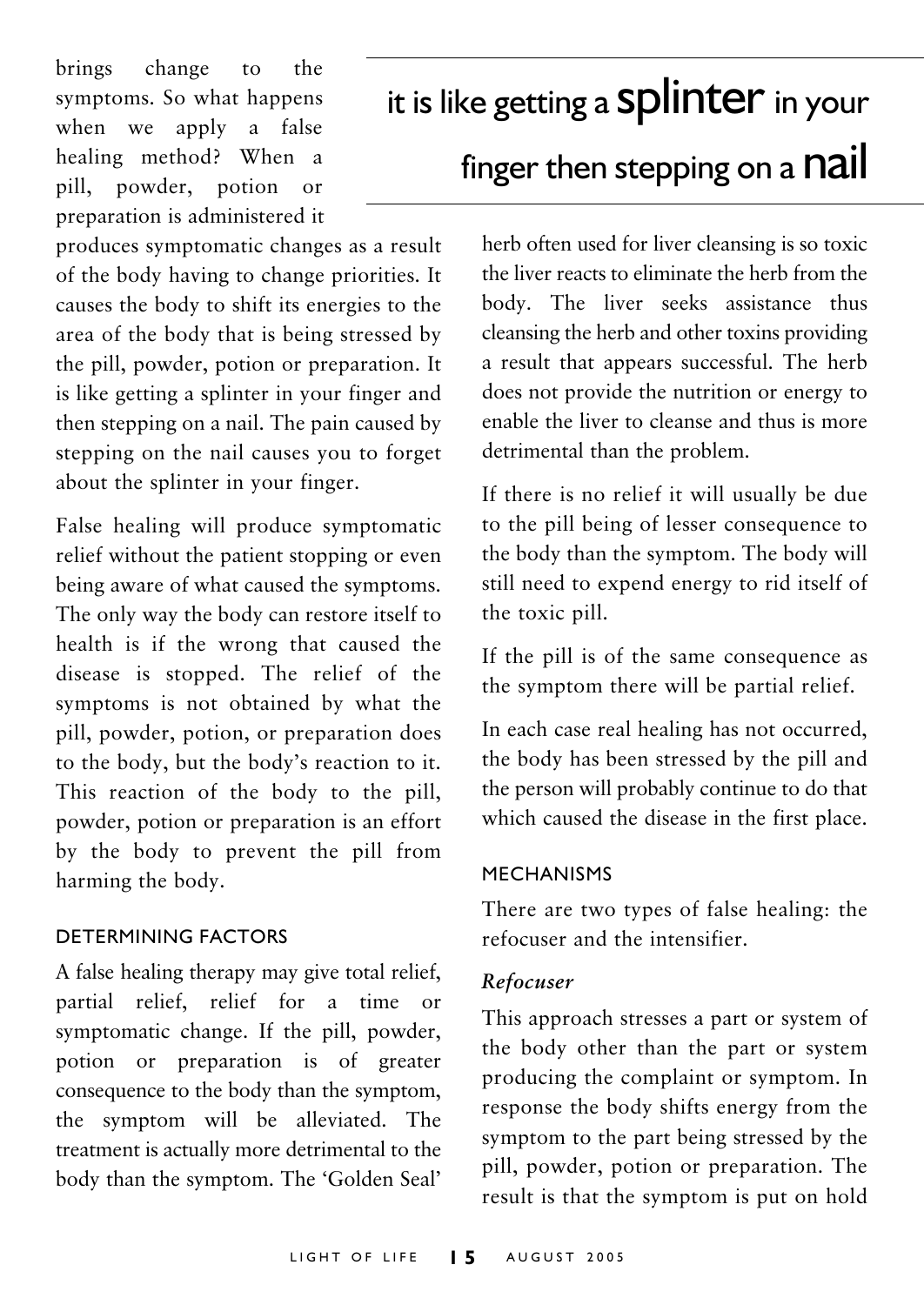by the body and we think the disease has gone. But it has not!

#### **Intensifier**

The intensifier is a therapy that stresses the part of the body that is demonstrating the symptom. In this case the body is forced to mobilise additional energy to the symptom area in an attempt to prevent that area being destroyed.

#### **DRUG THERAPY**

Drugs are almost without exception toxic to our bodies. Some drugs make people tired because the body is using so much energy removing the toxic drug from the body.

If we have a headache, we or the doctor prescribe aspirin, the headache disappears and we are happy. We neglect, however. to ask 'What caused the headache'? We may conclude that the headache was caused by an aspirin deficiency!

Aspirin is composed of salicylic acid which is a poison. Drugs are composed of chemical toxins that are poisonous to the body. How then can drugs alleviate symptoms, cure ills, wipe out disease and generally make us feel better if they are poisonous?

Let us look at how aspirin takes away pain. Aspirin helps relieve any pain except stomach pain. Every aspirin causes a teaspoon worth of bleeding in the stomach.

The headache is usually caused by toxic blood, commonly caused by something harmful we have eaten. In most cases the bleeding in the stomach is more life

threatening to the body. Thus the body shifts its attention to the stomach and the headache disappears. The aspirin did not cure the cause - toxic blood - it just created a more life-threatening situation. If the aspirin does not work it means that the cause of the headache is still more life threatening than the stress caused by the aspirin. Generally, we take more aspirin to fix the problem until the stomach stress becomes greater than the cause of the headache.

Other pain relievers act in similar ways. Tylenol, for example, causes significant stress to the liver. Such drugs relieve the symptom without removing the cause.

We could say then that a drug cures your complaint by creating a *disease* of its own. The cause of the disease was not addressed nor eliminated and true healing did not take place. Since there is no such thing as drug deficiency the body puts the disease process on hold in order to eliminate the drug and in some cases to literally keep the drugs from causing death.

One of the great laws God has placed in His creation is the law of cause and effect. Diseases are not *caught*, they are *earned* by not taking care of our bodies. If drugs mask the disease we need to find a better way to stay in the health God intended for  $11S.$ 

The author has used resources composed by Dr Joel Robbins as the basis for this article. The materials produced by Dr Robbins and available from Light Educational Ministries are recommended to those wanting to gather further information on health from God's perspective.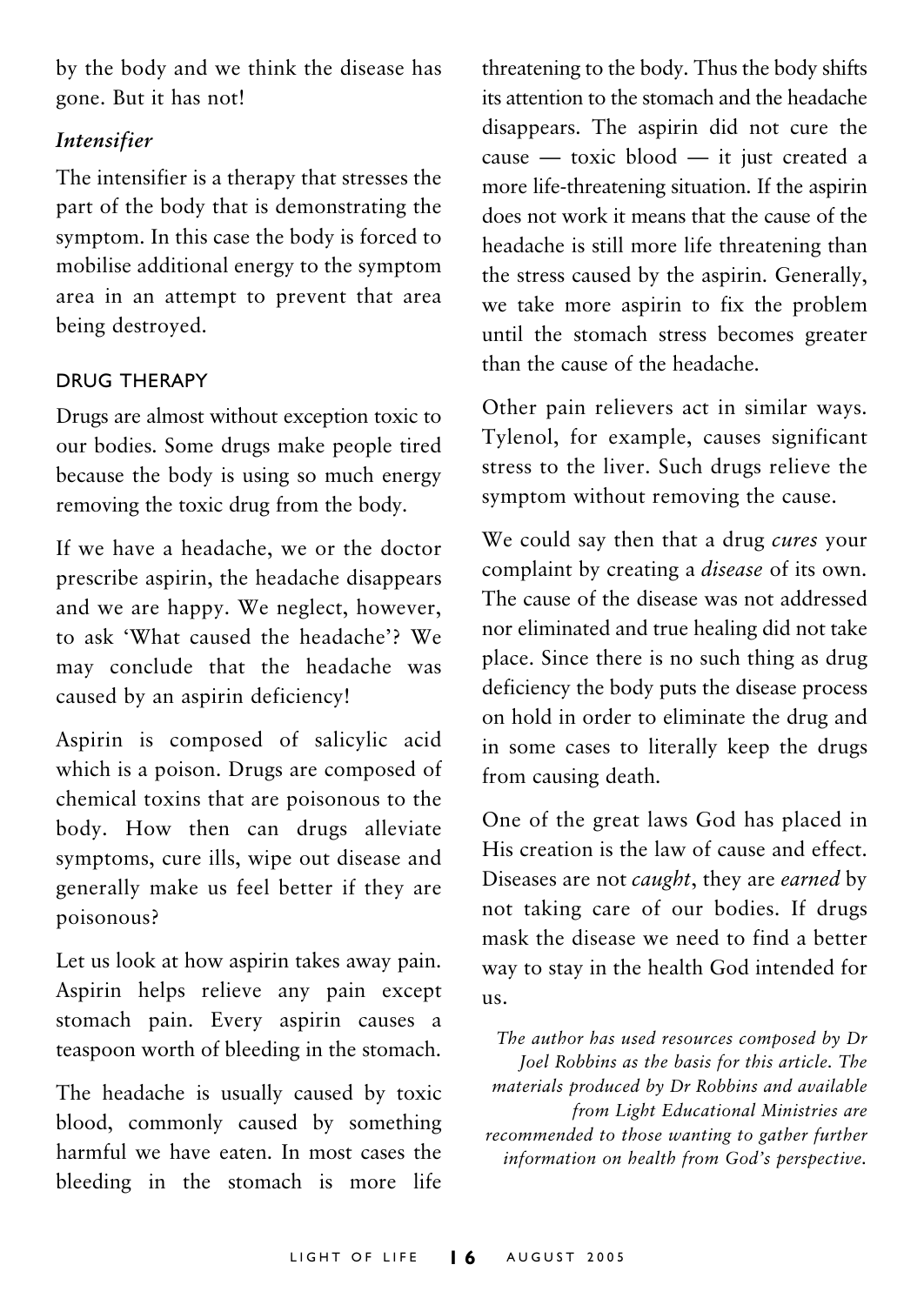## **Light Educational Ministries**

#### 'THE HEAVENS DECLARE' AT AN ASTRONOMICAL PRICE

James Nickel's astronomy text is a completely biblical, well researched look at the stars. High school students will enjoy this course, but it also is an excellent personal resource for anyone interested in astronomy. You'll be amazed at the stories behind the constellations and their biblical significance.

Student Text was \$27.50 now \$19.95 Teacher's Manual was \$22.00 now \$15.95

## **Christian Liberty Press**

#### GRADE 10 BIOLOGY

A new revised edition of the earlier creation science text by Moore and Slusher. This 420-page quality hardcover text with full colour illustrations is

written from a thoroughly creationist perspective and is a valuable addition to any science curriculum.

Student Text \$40.80 Teacher Manual \$12.50 A Laboratory Manual will be available soon.

#### MANUAL OF CHRISTIAN DOCTRINE

Louis Berkof wrote: 'After the publication of my Systematic Theology, the publisher requested me to prepare for publication a more compendious work on Christian doctrine, which might be fit for high school and college classes. This manual is



This is an excellent resource for your high school age students written by a well esteemed theologian. 168 pages \$18.80



**SPECIAL** 

**SI99** 

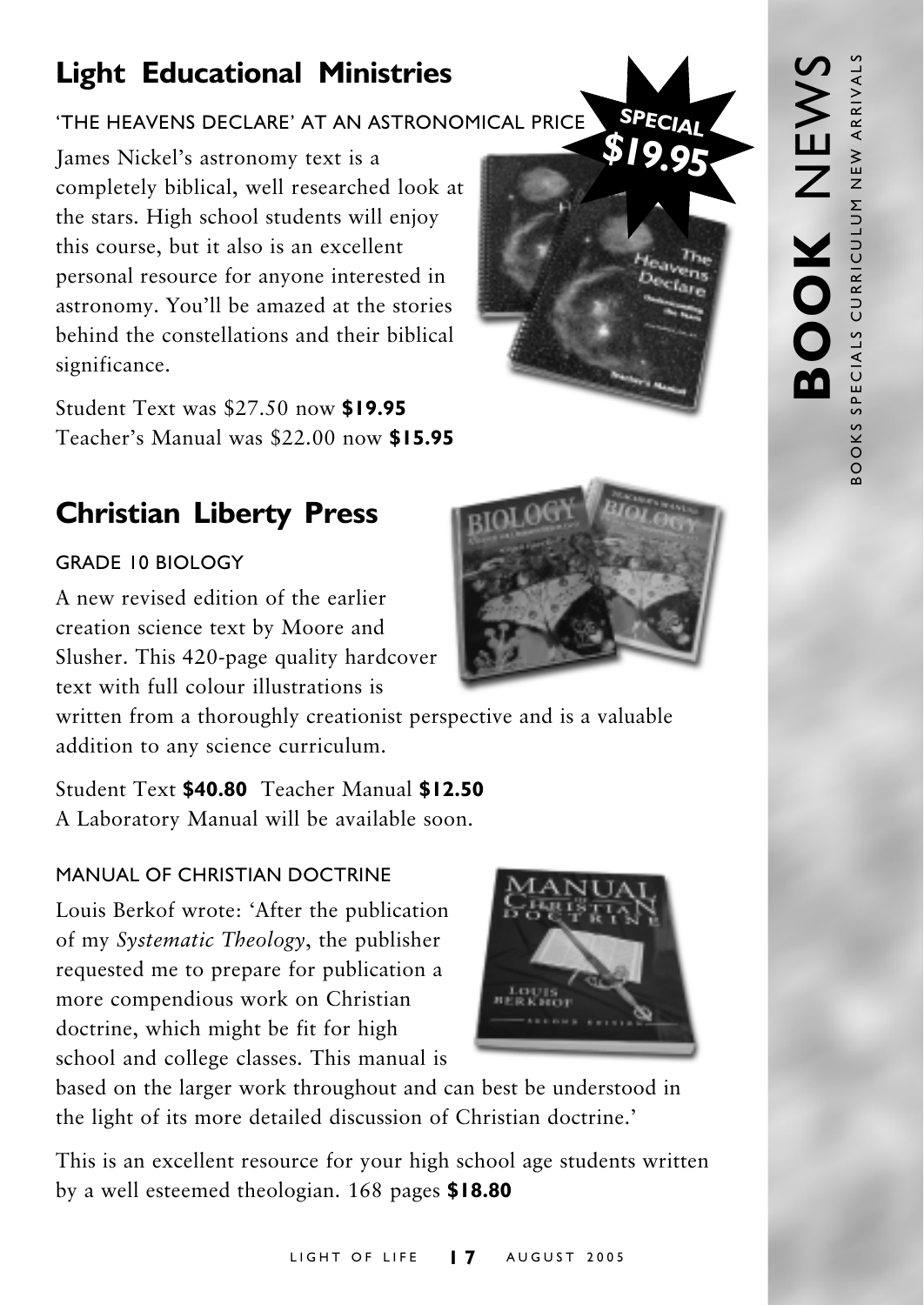### **A** Beka

We now have stock of answer keys to text questions for A Beka health curriculum from Grades 3-8. These keys allow the benefit of the Teachers Manual without the cost of an extra text. \$16.10



## **Rod and Staff**

#### POFTRY: LESSONS FROM THE **CLOCK**

A collection of 54 poems which teaches many valuable lessons for vounger children. 76 pages. \$5.60

#### DANCING BUTTERCUPS

This book depicts a variety of childhood experiences and



thoughts in poetic form. It teaches awareness of God and consideration for others in an attractive format. 84 pages \$7.80

## **Encyclopedia of Bible Truths**

Previously available only in a large hardbound volume, this classic by Christian School pioneer Ruth Haycock has been split into a set of four softbound books Light out covering different subject areas:

Language, Arts and English Science and Mathematics Social Studies Fine Arts and Health Set of 4 books \$58.40

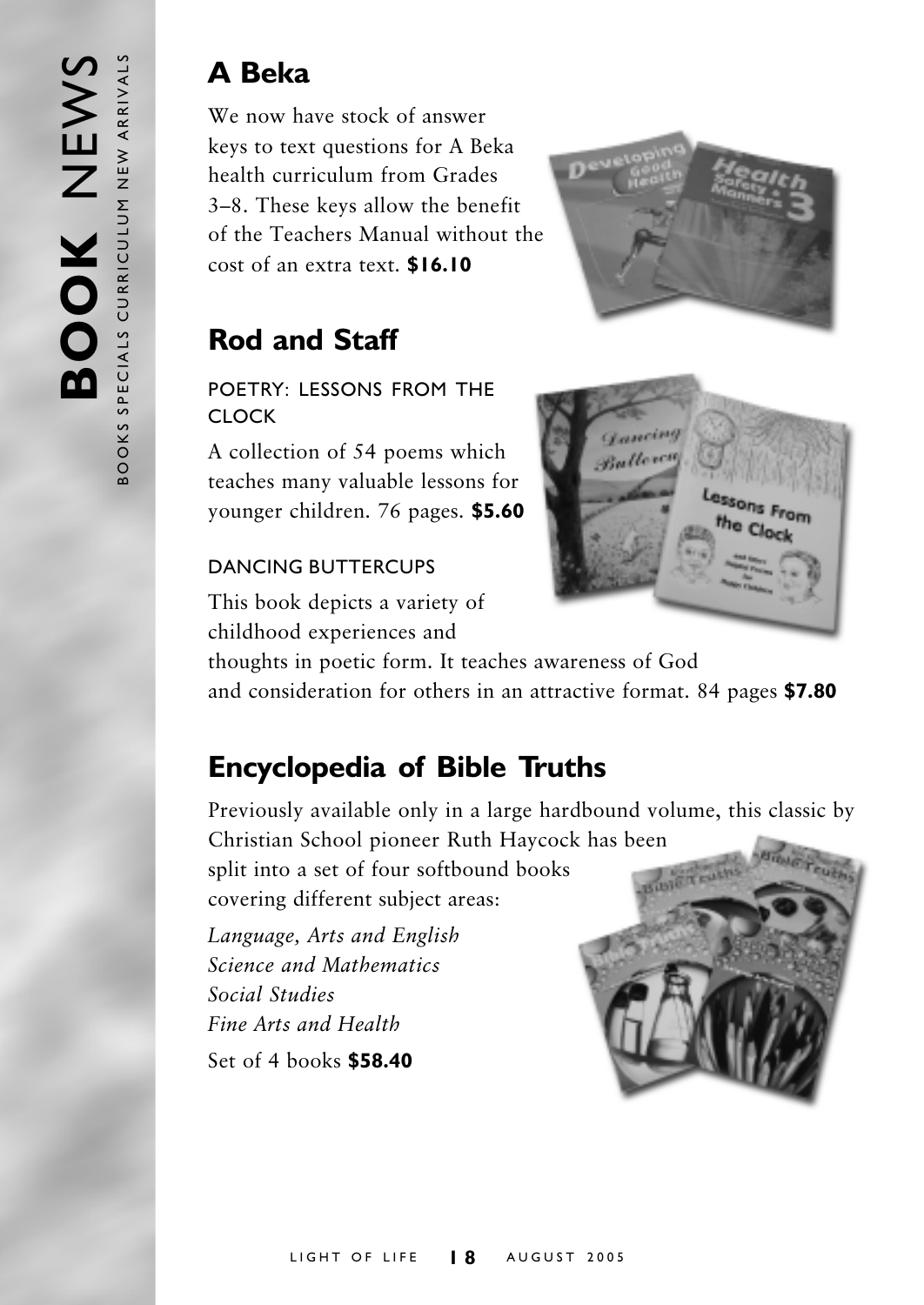## **Theological and Reference**

#### **FRANCIS SCHAFFFFR TRILOGY**

Order online at www.lem.com.au



Francis Schaeffer had a significant influence on Christian thought in the second half of the twentieth century. That influence has begun to wane and we felt it was time to make this trilogy available again so that younger readers could avail themselves of the wisdom of God through Schaeffer's

writings. The three books in this hardcover edition are

The God Who is There Escape From Reason He is There and He is Not Silent

367 pages \$39.30

## **Health: Dr Joel Robbins**

Dr Joel Robbins' notes are the inspiration behind most of the health articles in *Light of Life*. His materials are easy to understand and make a godly case for good health.

#### **HEALTH THROUGH NUTRITION**

This is Robbins' basic program in understanding health and how to go about living a healthier lifestyle.

58-page book \$22.00 2 cassette tapes \$22.95

#### PREGNANCY, CHILDBIRTH AND CHILDREN'S DIFTS

Concentrates on how to have a healthy pregnancy and how to instil good health and diet habits in young children. This is highly recommended for young families, and is a most useful investment in your children's future.

88-page book \$18.85 2 Cassette tapes \$22.95



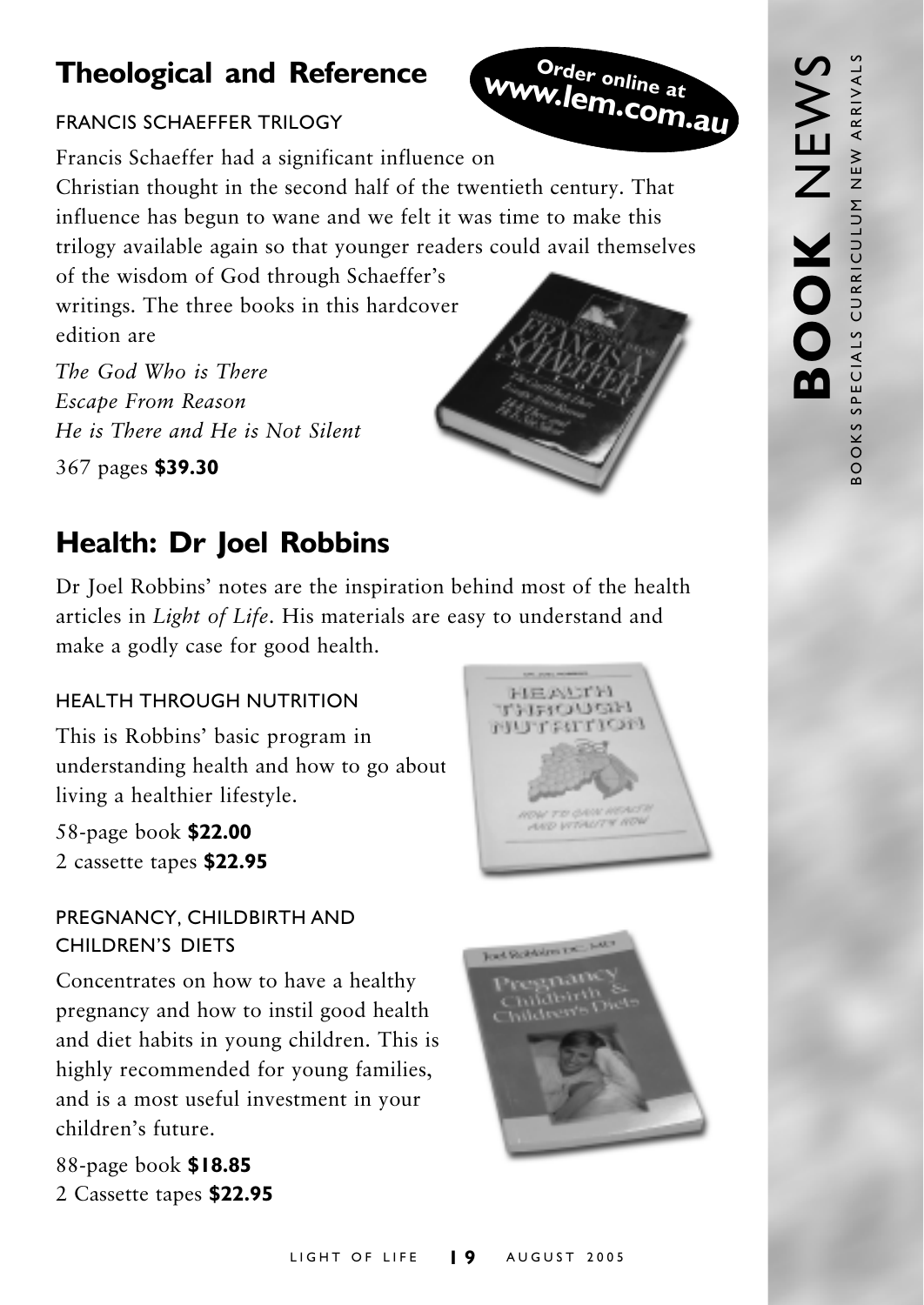

## **LEM PHONICS CORNER**

A new Christian's philosophy of life at first will inevitably be mixed with many humanistic values from the old life.

That is why Paul says in Romans 12:2 'Do not conform any longer to the patterns of this world, but be transformed by the renewing of your minds'. The freer a person can be from the thinking of the world the purer his life will become as he takes on kingdom values, and he will be able 'to discern the good and perfect will of God'.

I think a similar thing happens when a teacher who has been teaching 'whole word' methodology or a mixture of whole word and phonics is suddenly asked to change to intensive phonics. It requires a paradigm shift and we must understand the philosophy of both methods to be able to make that shift purely, without mixture

Recently I have been confronted with such situations and I believe it is confusing the children. For example, the convention which states books must be taken home to read from the first day of school is so firmly entrenched into the current school system that teachers feel they would be letting down the parents if their child

didn't bring one home at night. Most of these books are heavily laden with pictorial representation and very repetitive print which encourages the child to guess most of the words.

One child I know, who is learning another method of phonics, brought home books of this nature, at a stage when he had finished learning the single letters of the alphabet (first sound only).

He was very frustrated when he came to words like laugh and smile, although the picture cues gave him a good clue for what the word may be. But because he was using phonics at school he tried to attack the words phonetically. When he realised that you guess from the pictures he would guess the word, but often came up with a similar word which meant *almost* the same. Whole word says this is acceptable, but in truth it is not really reading.

We need to look at the problems which can occur when whole Word and phonics are mixed in the teaching methodology.

Samuel Orton, a neurologist who researched the relationship between dyslexia and the brain, concluded that it is neurologically confusing to impose a 'sight' method of learning upon a written language which has been purposely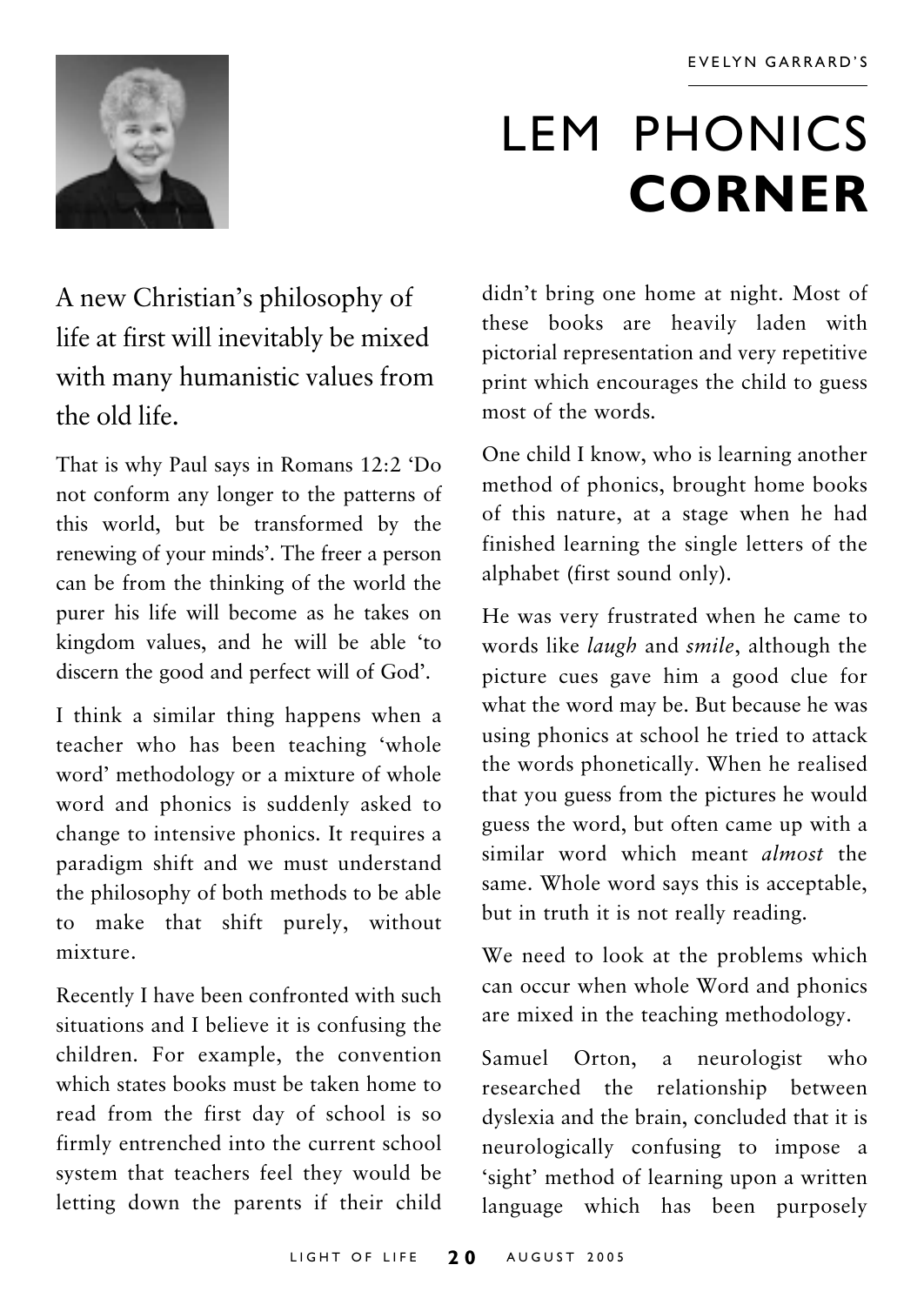constructed so that readers can easily learn to read. They do this by deciphering an alphabetic code consisting of only 26 letters and 49 common letter combinations, which represent all the sounds used in the 100,000 or so words given in an English dictionary.

In Samuel Blumenfeld's book The Whole Language/OBE Fraud we read how a man named Edward Miller experimented with his theory of 'educational dyslexia' being artificially induced. Through his research, he found that if a child has been exposed to whole word as a first learning method, and can reach a speed of reading out of context sight words at 30 words per minute, that child would develop artificially induced dyslexia. This means the child's brain would automatically attack words by sight, and reject a phonetic approach, because his brain had been programmed to prefer the 'whole word reflex'. A person may be able to learn to read through sight method, but Blumenfeld believes that a person can never achieve higher literacy skills learning through this method. Grammar will always be hard for that person.

Now let's go back to the question of sending home the little books. These books in the very early stages require 'sight' instruction and guessing if the child is to read them before he knows enough phonics to decipher words. This can cause the very problem which has been described earlier.

The LEM Phonics programme does not expect a child to formally read before he has learnt 58 of the 75 letter symbols which represent the sounds of the English language. These symbols may be one letter or a combination of letters. If this task is the teacher's main focus an average child of five or six can learn them in less than a year. We actually ask the teacher not to introduce any contextual reading material other than the particular workbooks which are designed for this stage. It means that the child is not reading books at this stage. Reading of books should not be encouraged until the child has completed at least two sections of Word List Book K.

There may be some teachers who baulk at this, claiming that parents expect children to be learning to read as soon as they start school, and also they may be pressured by the need to satisfy the reading level requirements  $\alpha$ f the educational department.

We must realise first of all that phonics cannot satisfy the requirements of a system that expects a child to be able to read a given set of 100 or so sight words by the end of kindergarten level, or whatever the requirement might be. This is because intensive phonics has a totally different plan and strategy to the whole word plan. Phonics first gives the tools to be able to decipher words. The words they can decipher at first may not be the particular high frequency words learnt through whole word. But in fact the children will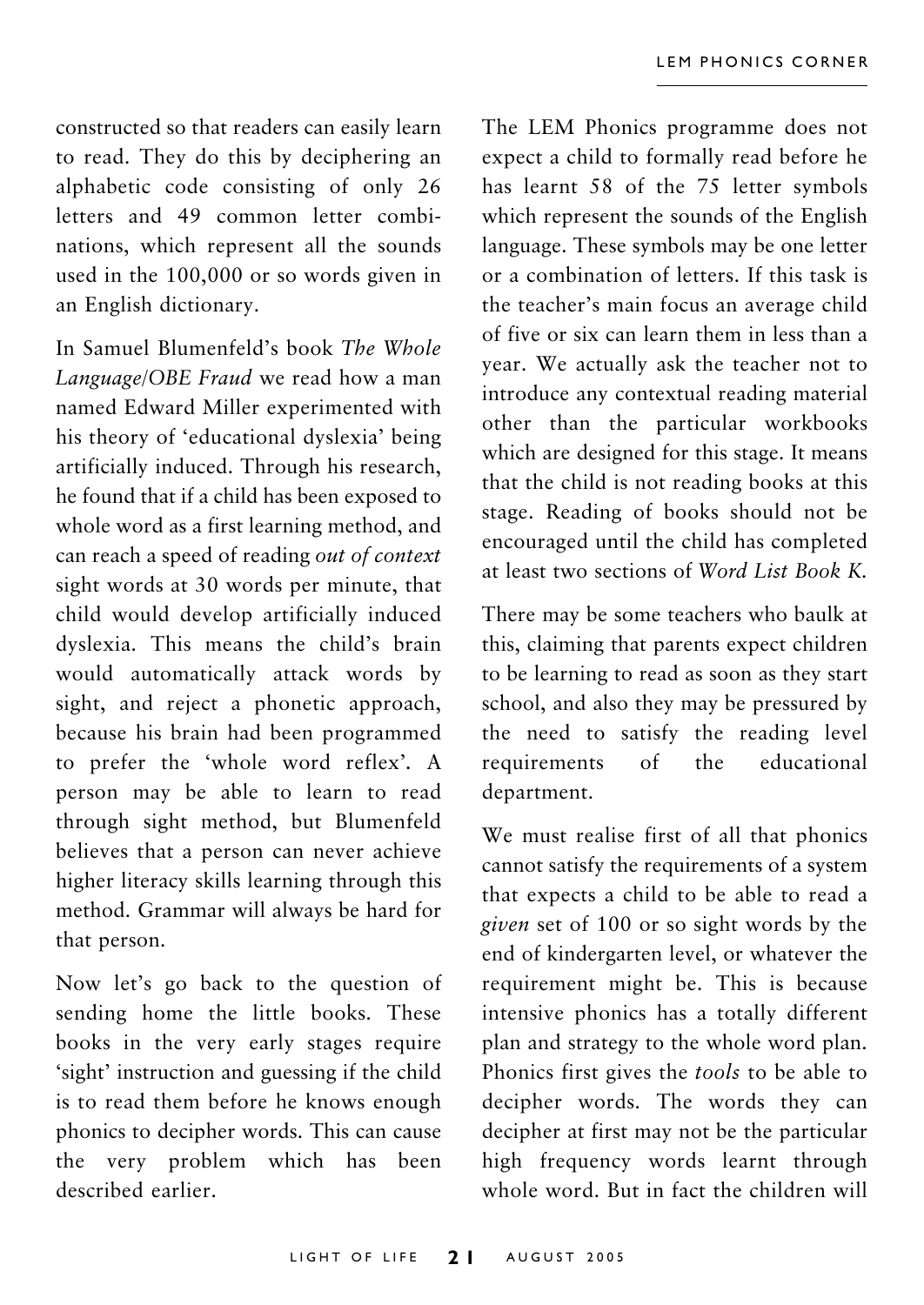have learnt to decipher many more words in the same time.

Usually 'across the board' testing by the education department does not begin before the third grade. By this time the average reading ability of LEM Phonics children is likely to be far superior to those learning by sight. They will have been versed in thinking analytically and will be able to decipher difficult words and patterns automatically, because the brain has firmly established the 'automatic phonics reflex'.

Teachers should educate the parents how the LEM Phonics programme works. Explain what the children are learning in the early stages and have them come on side with you in helping their children develop phonemic awareness, practising the sounds and sounding words. Before the child can read books, tell the parents to continue reading to Choose books with their children. interesting, flowing narrative or informative text, which will help them pick up the subtle nuances of our language and give them a love for rhythm and syntax as well as a love for literature. Choose material which contains substance which can be discussed. Use it as a tool to develop comprehension and reflective thinking as well.

It will be argued that the child will feel deceived if he doesn't 'feel' that he can read early in the piece. However, to make a child think he can read when he can't is more of a deception.

In the LEM programme the child can read the word *dad* phonetically after he has learnt the first two single phonograms. As the child grows in ability to sound and decipher words he does have a sense of accomplishment. And it is *real*, because he will be able to apply what he knows to many more words he has not been introduced to before.

Moving onto the multiple phonograms will open up a wide range of new words. At this stage the child can begin to read sentences LEM Phonics now offers sentence cards designed specifically for the multiple phonogram stage which challenge the child to use both deciphering and comprehension skills, but do not place a burden upon him to read words which are beyond his ability to work out. When the child later begins the first Word List book the next workbook extends the work begun with the sentence cards.

After phonetically analysing about 150 Word list words as well as some rules for reading and spelling he will embark on the Workbook Reading On, which will equip him to launch into the world of interesting and worthwhile reading material. There is nothing lost, but so much to be gained.

I urge teachers not to be afraid of making the paradigm shift. If you use LEM Phonics faithfully without mixture you will be pleasantly surprised.

Houdyn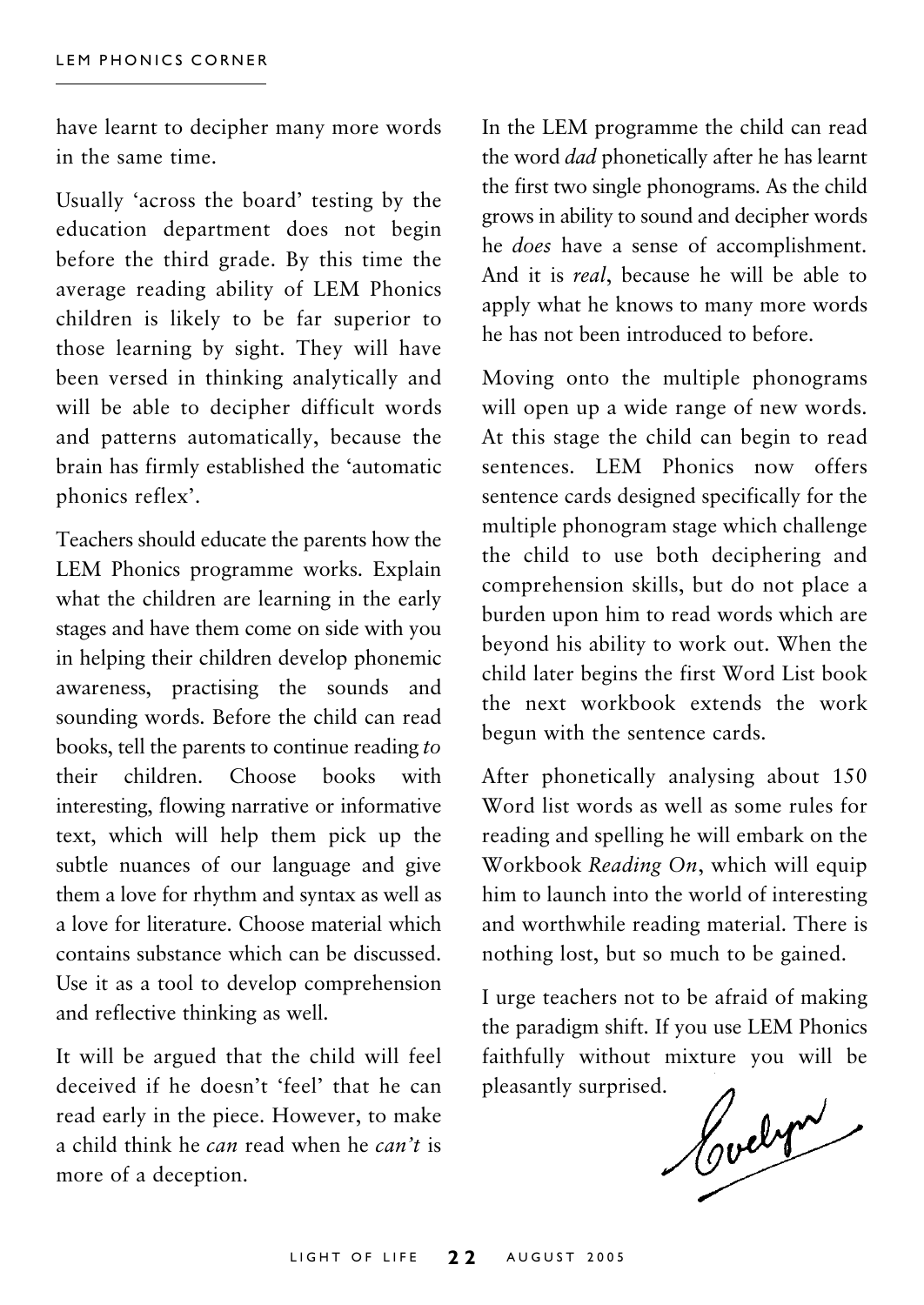## EVENT CALENDAR

COMING EVENTS SEMINARS PROGRAMMES UPDATES

Note the number of the seminar you are interested in and tick the corresponding box on the registration form inside the back cover



**Christian Home Education** Seminar and Show

### 2005 Programme

- $9:00$  Registration
- 9:30 Keynote Address
- 10:30 Morning Break
- $11:00$  Elective sessions
- $12:00$  Lunch
	- $2.00$  Session Two
	- $3.00$  Session Three
	- 4:00 Book Browse and Buy
	- $5:00$  Close

Children are welcome at all CHESS seminars, but they must be quiet and accountable to their parents at all times.

## **CHESS Seminars**

#### $\overline{01}$ PERTH, WA

- $\overline{D}$ ate Saturday 3 September Presbyterian Church Venue 32 Bull Creek Dr. Bull Creek  $Cost$ Single/Family: \$25/\$40 Earlybird (by 13 Aug): \$15/\$25 Send to Rod and Leanne Ellis 246 Duckpond Rd Wellard WA 6170  $Phono$  $(08)$  9524 2505 02 BRISBANE, QUEENSLAND Date Saturday 15 October Venue Ashgrove Baptist Church 7 Firhill St Ashgrove  $Cost$ Single/Family:  $$25/$40$ Earlybird (by 24 Sep): \$15/\$25 Send to Claire Jones **PO Box 186** 
	- Ferny Hills DC Qld 4055
- $Tel/Fax$  $(07)$  3351 7243
- Email trivium@bigpond.net.au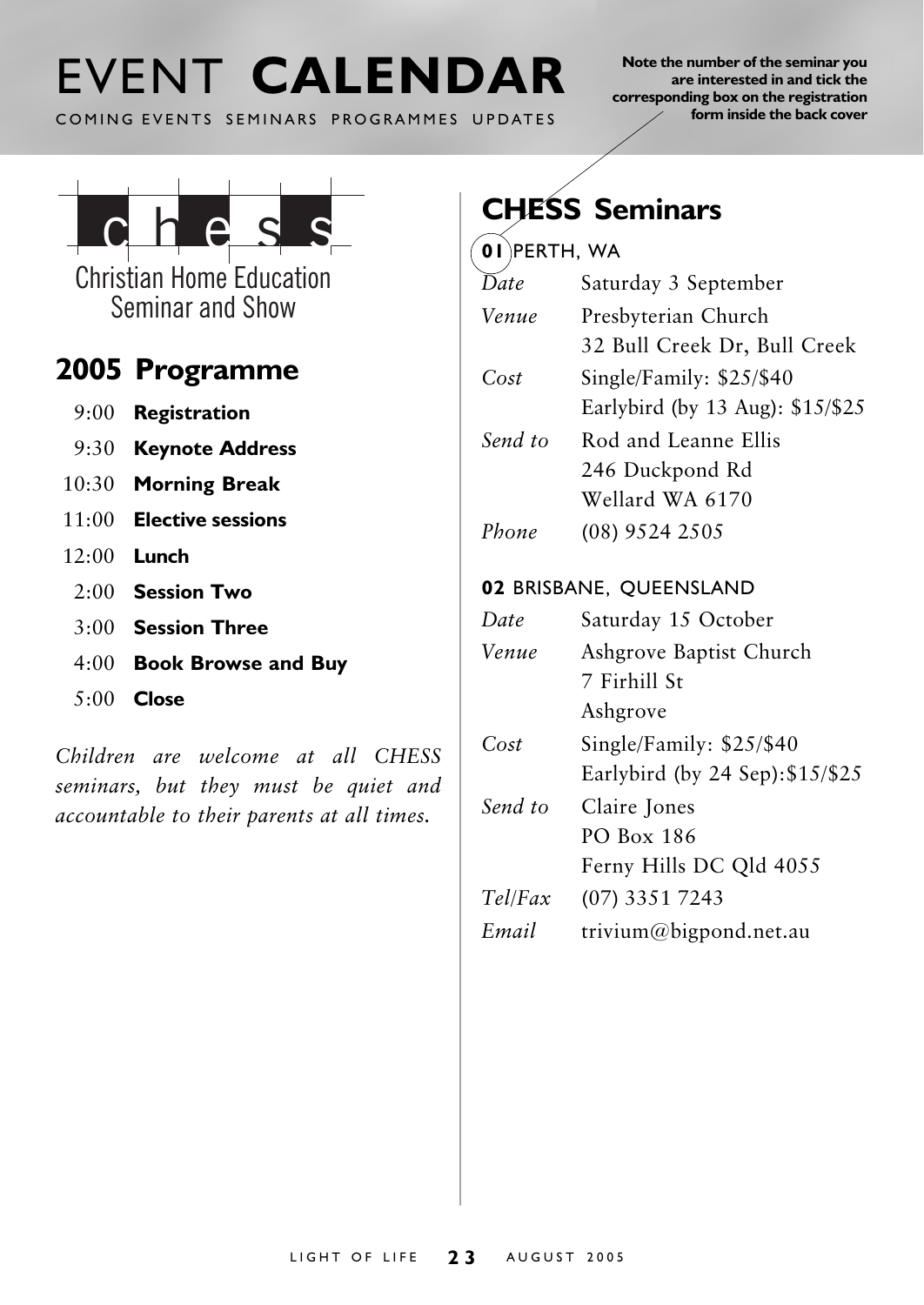## **FVENT CALENDAR**

Note the number of the seminar you are interested in and tick the corresponding box on the registration form inside the back cover



The LEM Phonics Introductory Seminar is designed to equip teachers and parents to effectively teach the LEM Phonics programme to their children. Successful participants will be awarded with a Level 1 (Introductory) Certificate in LEM Phonics.

#### 03 GEELONG, VIC

*Instructor* Marilyn Bradbury

Dates Sat 20 Aug, Sat 27 Aug, Sat 3 Sep, Sat 10 Sep 2005 Venue Lara Baptist Church

- 76 Flinders Ave, Geelong
- $Cost$ \$370 per person including the LEM Phonics Manual, Word List K, and phonogram cards. Deposit of \$50 per person required with registration. Participants who already have these items can subtract their value from the registration fee (see amounts on 'seminar registration' page).
- Send to Marilyn Bradbury 3 Ramsay Court Sunbury Vic 3429 Phone

 $(03)$  9740 6562

#### 04 CANBERRA, ACT

| <i>Instructor</i> Evelyn Garrard |
|----------------------------------|
| Mon $5$ – Thur 8 Sept 2005       |
| <b>LEM Offices</b>               |
| 200 Florey Drive                 |
| Charnwood ACT                    |
| \$350 per person including the   |
| LEM Phonics Manual, Word         |
| List K, and phonogram cards      |
| Deposit of \$50 per person       |
| required with registration       |
| <b>LEM</b>                       |
| PO Box 3284                      |
| Belconnen MDC ACT 2617           |
| (02) 6259 3944                   |
| 05 CAMPBELLTOWN, NSW             |
| Instructor Lindy Bonham          |
| Fri 14, Sat 15, Fri 21,          |
| Sat 22 Oct 2005                  |
| Lutheran Church Hall             |
| 16 Eschol Park Drive             |
| Eschol Park                      |
| \$330 per person including the   |
| LEM Phonics Manual and           |
| Word List K. Deposit of \$60     |
| per person required with         |
| registration                     |
| Lindy Bonham                     |
| PO Box 5602                      |
| South Windsor NSW 2756           |
| 0421 907 343                     |
|                                  |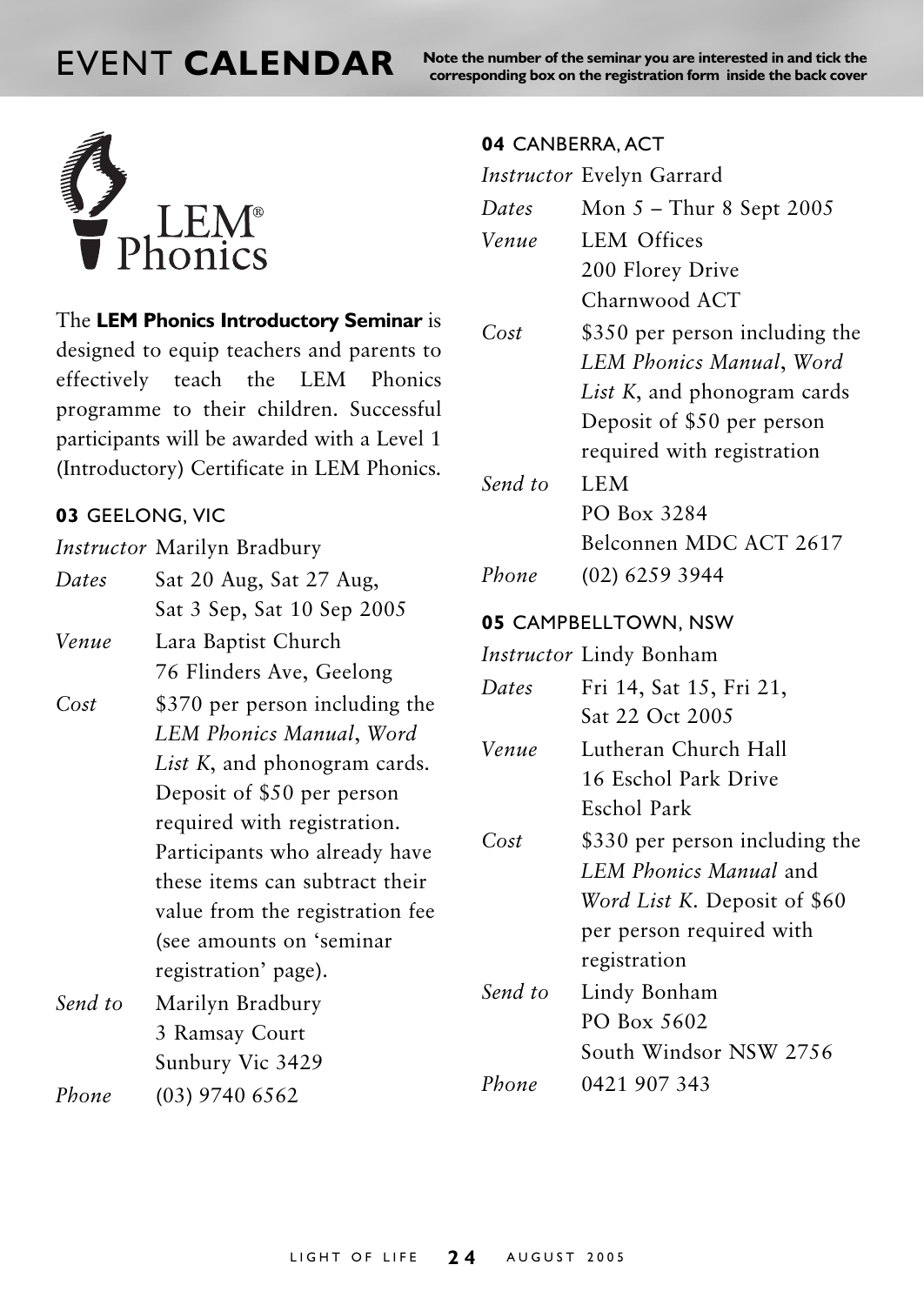

## **SEMINAR REGISTRATION**

| Name    |       |  |
|---------|-------|--|
| Address |       |  |
|         |       |  |
| Phone   | Email |  |

#### **I AM REGISTERING FOR:**

### **CHESS Seminars**

Tick the box of the seminar you wish to attend and return to the address listed in the event calendar

Cheques payable to CHESS for all seminars



02 Brisbane

### **LEM Phonics Seminars**

Please note the information required, tick the box and return to the address listed in the event calendar

| 03 Geelong                                              |
|---------------------------------------------------------|
| Cheques payable to Marilyn Bradbury                     |
| I already have:                                         |
| LEM Phonics Manual (-\$39.95)                           |
| $\exists$ Word List K (-\$15.95)                        |
| Phonogram Cards (-\$24.95)                              |
| 04 Canberra                                             |
| Cheques payable to Light Educational                    |
| <i>Ministries</i>                                       |
| Do you already have the LEM Phonics                     |
| <i>Manual</i> and <i>Word List K</i> ? $\Box$ yes<br>no |
| 05 Campbelltown                                         |
| Cheques payable to Lindy Bonham                         |
| Do you already have current editions of                 |
| LEM Phonics Manual and Word List K?                     |
| $ $ yes<br>no                                           |